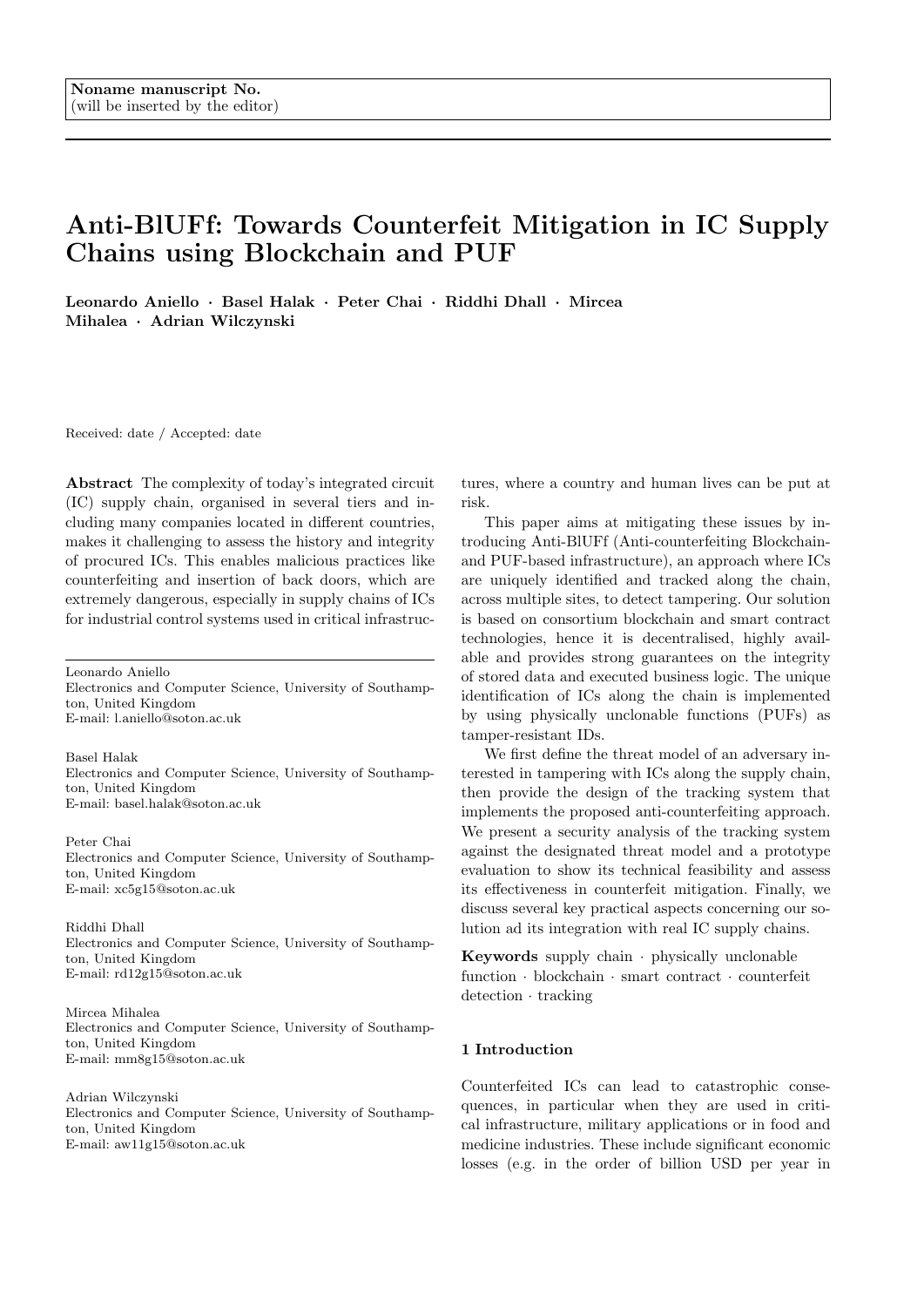the UK [\[24\]](#page-17-0)), serious security risks from malfunctioning military weapons and vehicles due to counterfeited parts [\[16\]](#page-17-1), and potentially loss for human lives (e.g. deaths due to contaminated food, such as 2018 E. coli infection  $\frac{1}{1}$  $\frac{1}{1}$  $\frac{1}{1}$ . It is therefore of paramount importance to develop and deploy effective strategies for IC counterfeit mitigation to ensure a trustworthy and secure supply chain. One of main factors magnifying the scale of the counterfeit problem is the trend towards globalisation. The latter is driven by the need to cut costs to gain a competitive advantage and resulted in a remarkable growth of outsourcing levels, which in turn led to a significant increase of supply chains complexity because more firms are involved and the chain must be spread over further tiers [\[30\]](#page-17-2). Such an evolution of the supply chain structure has brought about a number of serious challenges linked to the problem of counterfeiting:

- Visibility [\[15\]](#page-16-0). The network of buyer-supplier relationships has become more intricate and participants have little to no visibility and control on upstream stages, which makes it harder to assess the integrity of procured ICs.
- Traceability [\[21\]](#page-17-3). Tracking data is fragmented and spread among involved companies, which makes it very challenging to uniquely identify each procured IC and trace its history back to its origin and, in case of incidents, there is a shortage of data that can be used for forensics investigations.
- Accountability [\[14\]](#page-16-1). In such a scenario afflicted by obscurity and lack of information, fraudulent conduct of companies is noticeably facilitated. There is a lack of means to keep organisations accountable for the portion of processing they handle within the supply chain.

Coping with counterfeiting in these IC supply chains calls for a platform integrated throughout the whole chain to reliably record every transition of products between involved companies. The availability of such a ledger would be an effective means to provide any legitimate actor with precise information on what organisations are operating at upstream stages of the chain (visibility) and on the history of each procured IC (traceability). Moreover, ensuring recorded transactions are truthful and not tampered with is crucial to enable legally binding liability policies (accountability). The implementation of such a platform for counterfeit mitigation requires an infrastructure deployed over the considered supply chain, to enable fine-grained monitoring of ICs sold and bought by involved companies. It

would be infeasible to identify a single specific authority or enterprise eligible for controlling and operating an infrastructure like this, possibly spanning different countries and diverse regulatory frameworks. Furthermore, such an authority should be trusted globally and have the resources to effectively setup and maintain such a world-wide, complex interconnected network, ensuring at the same time top levels of security, availability and performance.

A decentralised approach is more suitable, where the infrastructure itself is a peer-to-peer network distributed across all the supply chain partners, devoid of any centralised control that may become a single point of failure or a performance bottleneck. An emerging technology that lends itself well to implement a platform like that is the blockchain, because of its full decentralisation, high availability and strong guarantees on the immutability of stored data. In brief, a blockchain is a distributed system consisting of a network of peer nodes sharing a ledger of transactions, where each peer keeps a replica of that ledger. The consistency among replicas is ensured by a distributed consensus algorithm run by all the nodes, which also guarantees that transactions cannot be censored or redacted unless an attacker succeeded in controlling a certain percentage of nodes or of computational power. In addition to storing data, blockchain can be used to execute application logic through the smart contract technology. A smart contract is an application whose code and execution traces are stored immutably in the blockchain, which provides strong guarantees on execution integrity.

Since such infrastructure has to be run across a predefined set of parties, and considering that part of managed data is not meant to be disclosed publicly, it is reasonable to not rely on existing public permissionless blockchains like Ethereum. Rather, it is more sensible to build on a consortium blockchain where nodes are authenticated, membership is predetermined and data cannot be accessed from the outside.

In this paper, we introduce Anti-BlUFf (Anticounterfeiting Blockchain- and PUF-based infrastructure), an approach based on consortium blockchain and smart contract technologies for item tracking and counterfeit detection in IC supply chains . Items, i.e. ICs, are uniquely identified to enable tracking by using tamperproof tags. We choose to use physically unclonable functions (PUF) to implement those tags. PUFs are circuits that provide unique signatures deriving from manufacturing process variations of the circuits themselves. Each alteration of those tags leads to changes of the function computed by the PUF, hence this technology is well suited to enable counterfeit detection. We provide the design of a supply chain management system

<span id="page-1-0"></span><sup>1</sup> Multistate Outbreak of E. coli O157:H7 Infections Linked to Romaine Lettuce (Final Update), available online [https:](https://www.cdc.gov/ecoli/2018/o157h7-04-18/index.html) [//www.cdc.gov/ecoli/2018/o157h7-04-18/index.html](https://www.cdc.gov/ecoli/2018/o157h7-04-18/index.html)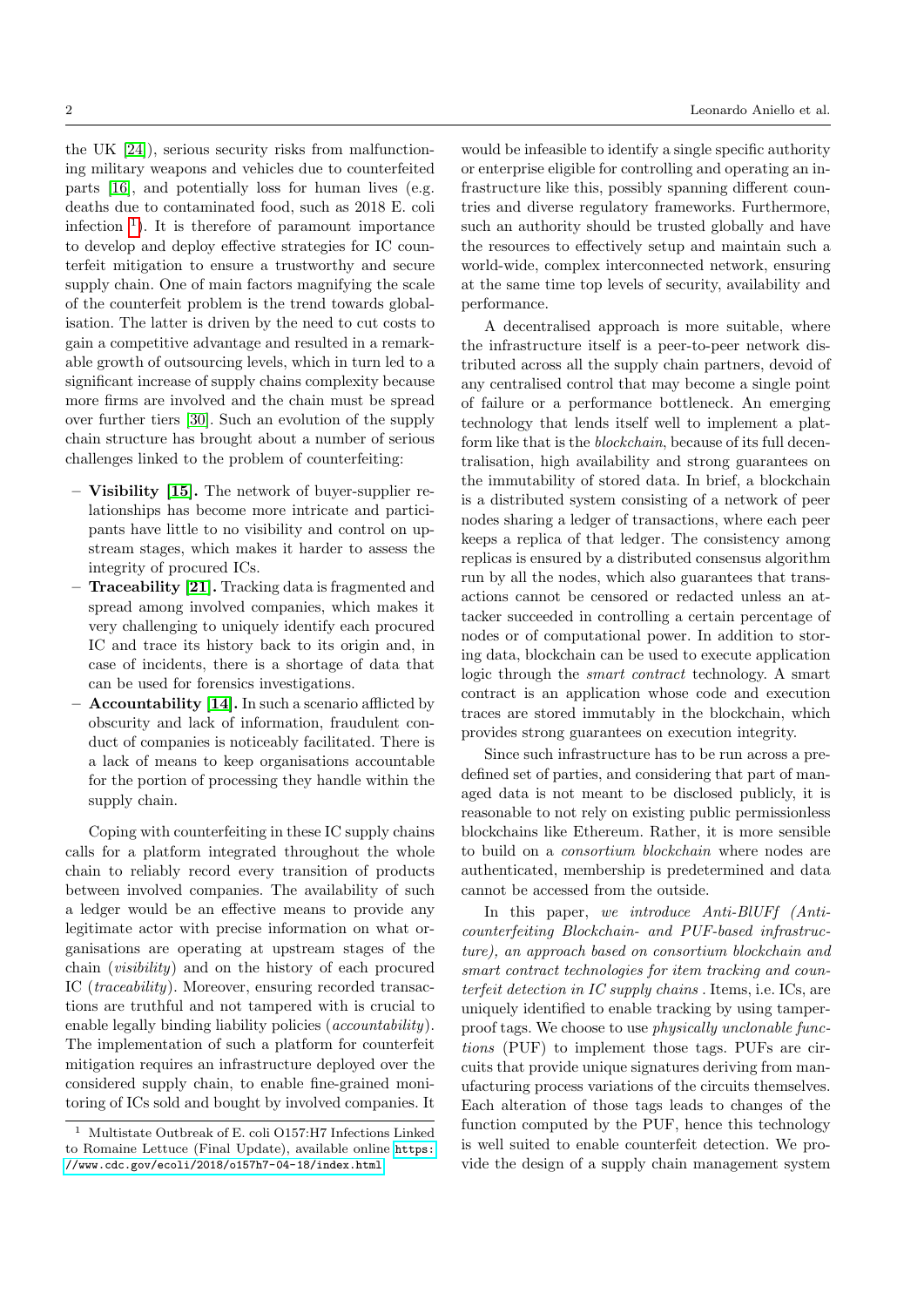based on the proposed approach and carry out a preliminary analysis on its effectiveness and feasibility. We define the adversary model to characterise what types of threats can arise in the context of supply chain counterfeit. We then analyse how the proposed design can address those threats to deliver improved counterfeit detection. Finally, to show the technical feasibility of this solution, we describe its prototype implementation and preliminary experimental evaluation, where we measure the effectiveness of using PUFs for counterfeit detection. Finally, we provide an ample discussion on some key pragmatic aspects of integrating the proposed platform with real supply chains.

Although some other blockchain-based IC supply chain management systems have been proposed in literature and industry, a few of them rely on PUFs for item tracking. The main novelty of this work lies in presenting a more complete solution that encompasses (i) the integration of PUF and consortium blockchain, (ii) the detailed description of smart contract implementation and how PUF data is stored in the blockchain and (iii) a security analysis against a threat model.

Our Contribution. In this paper, we rely on blockchain, smart contract and PUF technologies to design a tracking system of ICs for supply chain management, aimed at mitigating the problem of counterfeiting. With respect to the state of the art on this topic, our main research contributions are

- the explicit modelling of the overall system, including IC supply chain, blockchain, smart contracts, PUFs and adversary behaviour, i.e. the threat model;
- the detailed design of the proposed tracking system for detecting counterfeits in IC supply chains;
- based on the designated threat model, the identification of the possible attacks to the tracking system aimed to bypass counterfeit detection;
- the analysis of how the proposed tracking system reacts against each of the identified attacks;
- a prototype implementation and preliminary experimental evaluation of the proposed tracking system, where PUF-based counterfeit detection accuracy is assessed;
- a discussion on most relevant points concerning the integration of our solution in real scenarios.

Paper Organisation. The remainder of this paper is organised as follows. Section [2](#page-2-0) describes related work. Section [3](#page-3-0) introduce background information on PUF, blockchain and smart contract technologies. The system model is presented in section [4,](#page-5-0) as well as the threat model. Our tracking system is detailed in section [5](#page-7-0) and its security properties are analysed in section [6.](#page-11-0) Section [7](#page-12-0) describes the prototype implementation and evaluation. Section [8](#page-13-0) discusses security analysis results and the limitations of our solution. Finally, section [9](#page-15-0) outlines conclusion and future work.

# <span id="page-2-0"></span>2 Related Work

The use of blockchain and smart contracts for supply chain management is currently being investigated in some recent industrial projects  $2<sup>3</sup>$  $2<sup>3</sup>$ , and led to the launch of a number of new businesses and companies, which supports the perceived potentialities of this application. Some of these projects use a blockchain-as-a-service so-lution provided by a third party, such as TradeLends<sup>[4](#page-2-3)</sup>, which employs the platform delivered by IBM Cloud. The limitation of such an approach is the need to totally trust an external organisation, which brings about the same issues mentioned before regarding centralisation.

Different companies use diverse technologies to tag products and reliably link physical assets to the blockchain. Waltonchain [5](#page-2-4) uses RFID (Radio-frequency identification) as tags to identify and track items along the chain. Others make use of proprietary solutions. For example, BlockVerify [6](#page-2-5) uses their own Block Verify tags, Chronicled <sup>[7](#page-2-6)</sup> employs trusted IoT chips, Skuchain <sup>[8](#page-2-7)</sup> applies Proof of Provenance codes called Popcodes. The problem of existing approaches that rely on the use of RFID-based tags is that these tags are vulnerable to cloning attacks [\[19,](#page-17-4) [17\]](#page-17-5), this makes it less effective in protecting against counterfeit attempts.

RFID are also proposed by Toyoda et al. [\[27\]](#page-17-6). They introduce a blockchain-based solution for product ownership management system, to be used to prevent counterfeits in the post supply chain. They explain how their system allows to detect counterfeits, and discuss the

<span id="page-2-1"></span><sup>2</sup> How Blockchain Will Transform The Supply Chain And Logistics Industry ([https://www.forbes.com/sites/](https://www.forbes.com/sites/bernardmarr/2018/03/23/how-blockchain-will-transform-the-supply-chain-and-logistics-industry) [bernardmarr/2018/03/23/how-blockchain-will-transform](https://www.forbes.com/sites/bernardmarr/2018/03/23/how-blockchain-will-transform-the-supply-chain-and-logistics-industry)[the-supply-chain-and-logistics-industry](https://www.forbes.com/sites/bernardmarr/2018/03/23/how-blockchain-will-transform-the-supply-chain-and-logistics-industry))

<span id="page-2-2"></span><sup>3</sup> Using blockchain to drive supply chain transparency ([https://www2.deloitte.com/us/en/pages/operations/](https://www2.deloitte.com/us/en/pages/operations/articles/blockchain-supply-chain-innovation.html)

[articles/blockchain-supply-chain-innovation.html](https://www2.deloitte.com/us/en/pages/operations/articles/blockchain-supply-chain-innovation.html))

<span id="page-2-4"></span><span id="page-2-3"></span><sup>4</sup> TradeLends, available online <https://www.tradelens.com/> <sup>5</sup> Waltonchain [https://www.waltonchain.org/doc/](https://www.waltonchain.org/doc/Waltonchain-whitepaper_en_20180208.pdf) [Waltonchain-whitepaper\\_en\\_20180208.pdf](https://www.waltonchain.org/doc/Waltonchain-whitepaper_en_20180208.pdf)

<span id="page-2-5"></span><sup>6</sup> BlockVerify: Blockchain Based Anti-Counterfeit Solution, Introducing transparency to supply chains [http://www.](http://www.blockverify.io/) [blockverify.io/](http://www.blockverify.io/)

<span id="page-2-6"></span><sup>7</sup> Chronicled: Trusted Internet of Things and Smart Supply Chain Solutions, Secure identities, trusted IoT data, and automated business logic <https://www.chronicled.com/>

<span id="page-2-7"></span><sup>8</sup> Skuchain: Turn Information Into Capital [http://www.](http://www.skuchain.com/) [skuchain.com/](http://www.skuchain.com/)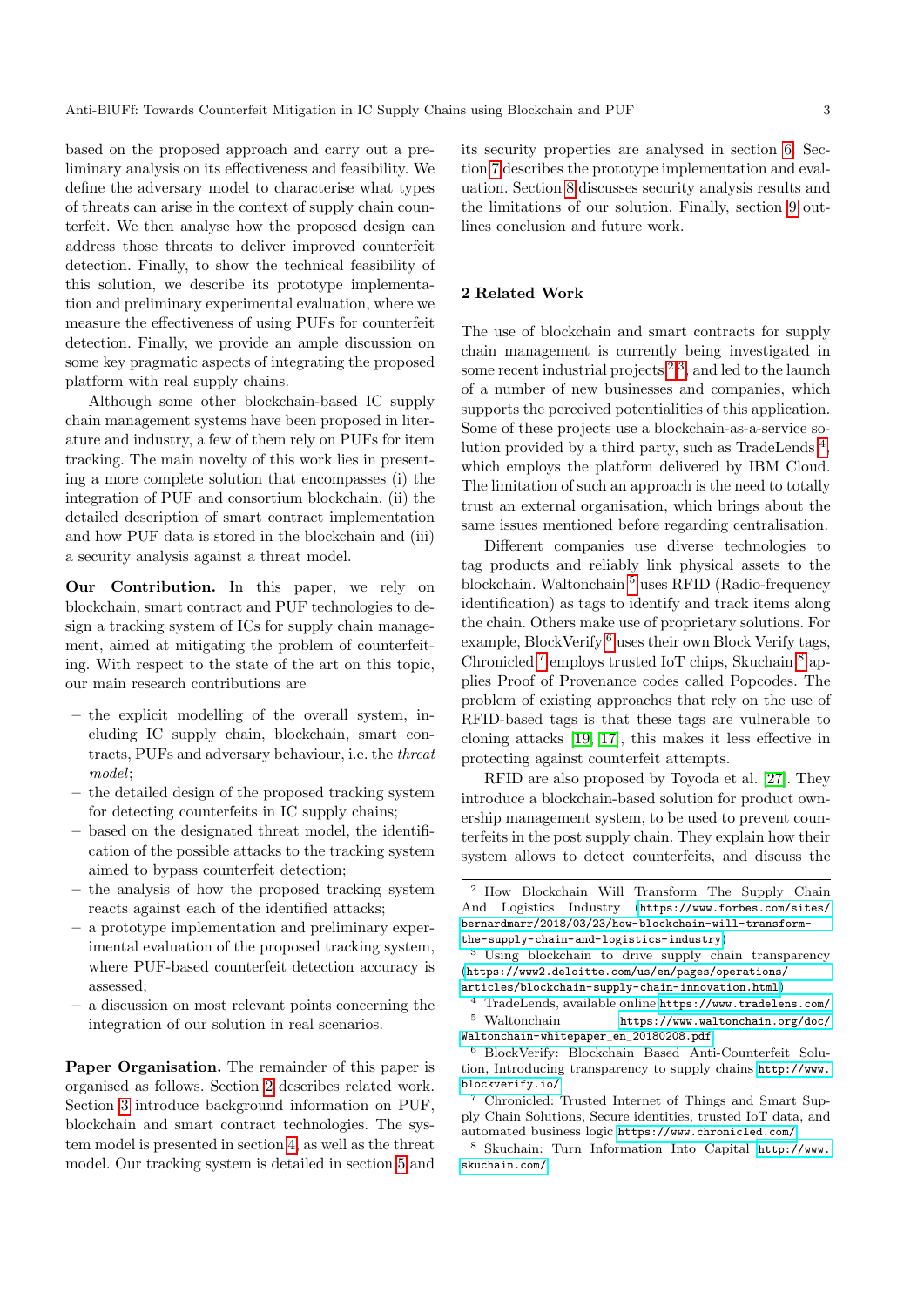provided security guarantees only in terms of the possible vulnerabilities of the underlying technology they use, i.e. Ethereum <sup>[9](#page-3-1)</sup>.

Alzahrani and Bulusu [\[2\]](#page-16-2) propose a solution based on Near Field Communication (NFC). They present Block-Supply Chain, a design for a consortium blockchain-based supply chain where products are tracked using NFC technology to detect counterfeits. Their security analysis is limited to the novel consensus protocol they propose and does not take into account any other aspect of the overall supply chain ecosystem, which includes, but is not restricted to, the blockchain. Furthermore, they do not define a threat model to specify what attacks they want to defend from.

We propose to produce tamper-proof tags by using physically unclonable functions (PUF), i.e. circuits that can generate a unique identifier for each chip due to the intrinsic variability of the IC fabrication process. Previously reported works on using PUF technology in the context of IC supply chain management are limited in both scope and depth. Guardtime [\[10\]](#page-16-3) proposes the use of PUF for IoT device authentication, based on a consortium blockchain (i.e. KSI Blockchain). However, they provide no clear information on the integration with supply chain, they do not explain how PUF data is stored and do not provide any security analysis.

Islam et al. [\[18\]](#page-17-7) propose the use of PUF and consortium blockchain for tracing ICs. Their work does not investigate in depth what security guarantees are provided and gives no description of the way PUF data is stored in the blockchain.

Similarly, Negka et al. [\[23\]](#page-17-8) describes a method to detect counterfeit IoT devices by tracking each single device component along the supply chain. They rely on PUFs to authenticate components and implement their detection logic in Ethereum. Although they provide some figures on the fees to pay to use Ethereum smart contracts, they do not detail how PUFs and smart contracts are integrated, nor what specific mechanism is actually employed to implement the detection. Obtained detection accuracy and provided security guarantees are not discussed.

To the best of our knowledge, the lack of appropriate security analysis of proposed solutions is currently a gap in the state of the art on the application of blockchain and PUF technologies for counterfeiting mitigation in IC supply chains. Table [1](#page-4-0) details how our solution, Anti-BlUFf, compares with respect to the related work considered in this section. Anti-BlUFf is the only proposed approach that at the same time (i) relies on PUF and consortium blockchain, (ii) gives details on smart contract implementation and how PUF data is stored in the blockchain and (iii) includes a security analysis against a threat model.

# <span id="page-3-0"></span>3 Preliminaries

In this section we introduce some preliminary background on physically unclonable functions (section [3.1\)](#page-3-2) and blockchain and smart contract technology (section [3.2\)](#page-4-1).

#### <span id="page-3-2"></span>3.1 Physically Unclonable Function

Physically unclonable functions (PUF) are security primitive capable of generating a hardware-based digital signature unique for each device [\[13\]](#page-16-4). PUFs are commonly implemented as circuits and ensure that responses are different for each hardware by exploiting the inherent randomness of the internal structure introduced by the manufacturing process. This technology has many attractive advantages, including its relatively low cost (a typical PUF can be built using few thousands transistors), and its inherent security deriving from the extreme difficulty of forging its design. Indeed, it is almost impossible to create a physical clone of a PUF, which means that this technology can be used reliably to identify those physical objects where a PUF can be integrated, and therefore to detect possible forgery. From a mathematical point of view, a PUF is a function that generates an output (also called response) starting from an input (also called *challenge*). The challenge-response data (CRD) must be unique for a single device. The use of PUF for building entityauthentication protocols has been extensively explored in the literature [\[32,](#page-17-9) [6,](#page-16-5) [31\]](#page-17-10). In general, each entity is provided with a PUF and the authentication scheme consists of two stages [\[11\]](#page-16-6):

- 1. Enrolment Phase: when a new entity has to be enrolled, a verifier collects the required CRD from entity's PUF and stores it in a database, together with the ID of the entity itself.
- 2. Verification Phase: when an enrolled entity has to be authenticated, the verifier receives the entity ID and retrieves the corresponding CRD from the database. A random challenge-response pair is selected from the CRD and the challenge is sent in clear to the entity, which computes the response by using its PUF and sends it back in clear to the verifier. If the response corresponds to that stored in the database, then the authentication is successful and the challenge-response pair is removed from stored CRD to prevent replay attacks. Otherwise, the authentication fails.

<span id="page-3-1"></span><sup>9</sup> Ethereum Project (<https://www.ethereum.org/>)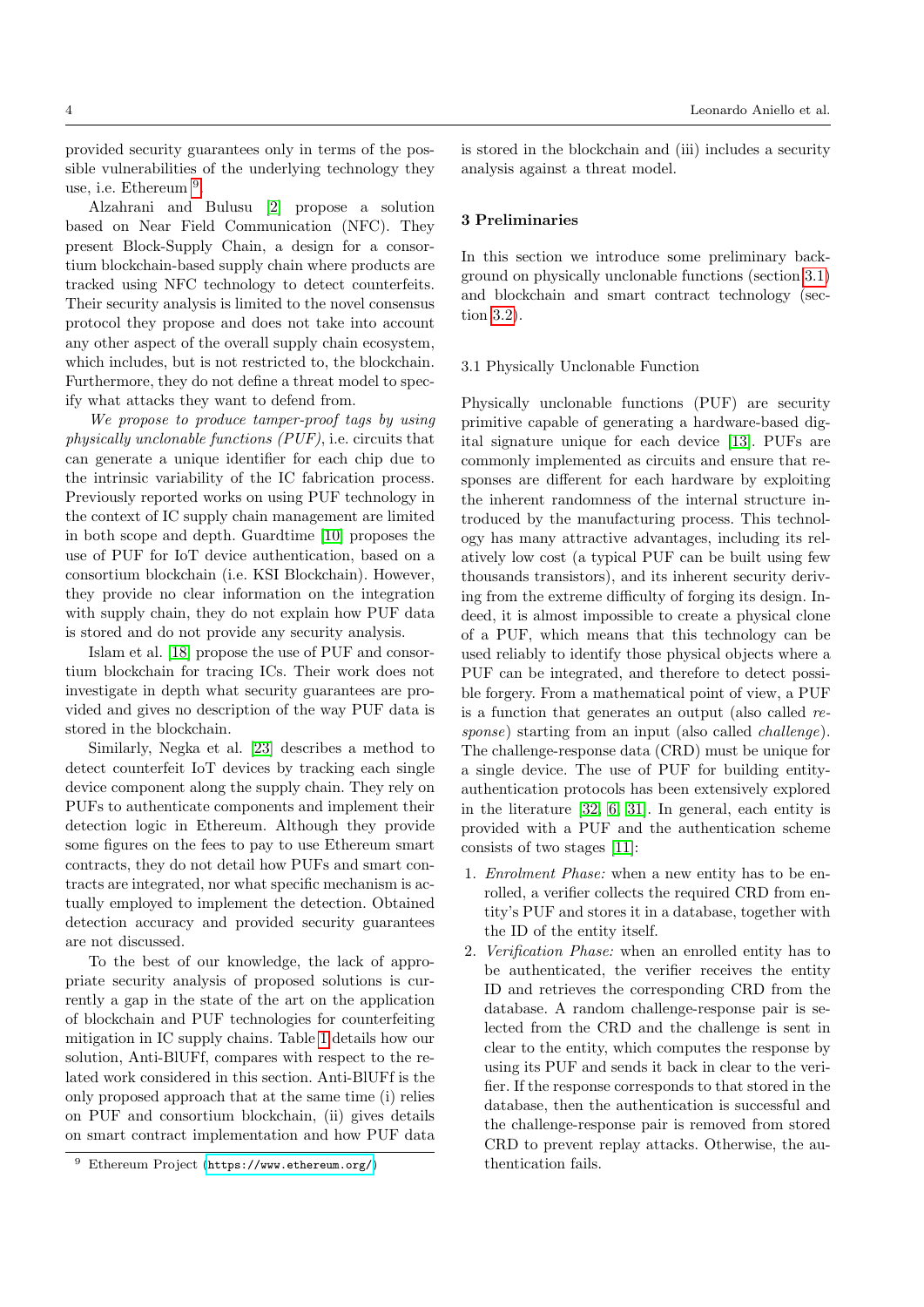| Proposed solution      | Tag type    | Blockchain type | Counterfeit detection approach          | Security analysis |
|------------------------|-------------|-----------------|-----------------------------------------|-------------------|
| Toyoda et al. [27]     | <b>RFID</b> | Ethereum        | Smart contracts pseudo-code pro-        | Yes               |
|                        |             |                 | vided                                   |                   |
| Block-Supply Chain [2] | NFC         | Consortium      | No details are provided on how the      | $\rm No$          |
|                        |             |                 | smart contract is implemented           |                   |
| Guardtime [10]         | PUF         | Consortium      | No details on integration with          | $\rm No$          |
|                        |             |                 | blockchain, no info on how PUF data     |                   |
|                        |             |                 | is stored in the blockchain, no details |                   |
|                        |             |                 | are provided on how the smart con-      |                   |
|                        |             |                 | tract is implemented                    |                   |
| Islam et al. $[18]$    | PUF         | Consortium      | No info on how PUF data is stored       | $\rm No$          |
|                        |             |                 | in the blockchain, no details are pro-  |                   |
|                        |             |                 | vided on how the smart contract is      |                   |
|                        |             |                 | implemented                             |                   |
| Negka et al. [23]      | PUF         | Ethereum        | No info on how PUF data is stored       | $\rm No$          |
|                        |             |                 | in the blockchain, no details are pro-  |                   |
|                        |             |                 | vided on how the smart contract is      |                   |
|                        |             |                 | implemented                             |                   |
| Anti-BlUFf             | PUF         | Consortium      | Smart contract pseudo-code pro-         | Yes               |
|                        |             |                 | vided, as well as details on how PUF    |                   |
|                        |             |                 | data is stored in the blockchain        |                   |

Table 1 Comparison of Anti-BlUFf with state of the art in blockchain-based anti counterfeit approaches for supply chains.

Ideally, a PUF should always generate the same response for a given challenge. Unfortunately, conditions such as temperature or voltage variations could lead to different responses [\[12\]](#page-16-7).

A PUF can be implemented in different ways and with different technologies, leading to varying security guarantees. For example, PUFs based on SRAM have been proved to be clonable [\[12\]](#page-16-7), which questions their suitability to be used to implement authentication protocols. It has been also shown that a PUF can be vulnerable to machine learning (ML)-based modelling attacks [\[12\]](#page-16-7), where an adversary builds an accurate mathematical model of the PUF by collecting a sufficient number of challenge-response pairs, and uses that model to clone the PUF itself. There are a number of techniques that can be used to mitigate the risks of ML-based attacks, such as using cryptographic blocks to obfuscate the output of the PUF [\[22\]](#page-17-11), increasing the circuit complexity of the design [\[26\]](#page-17-12), or solving this issue at the protocol level [\[32,](#page-17-9) [33\]](#page-17-13).

# <span id="page-4-1"></span>3.2 Blockchain and Smart Contract

A blockchain is a ledger of transactions, replicated among a number of nodes organised in a peer-to-peer network. Transactions are submitted to the blockchain network and stored in the ledger. A consensus algorithm is run among blockchain nodes to guarantee the consistency of the ledger, in terms of what transactions are included in which order. A blockchain provides strong guarantees in terms of availability, because a peer-topeer network with several nodes and no single-point<span id="page-4-0"></span>of-failure is used. Furthermore, as the ledger is replicated and several nodes participate in the consensus algorithm, an adversary should take control of a relevant fraction of nodes to take over the blockchain and tamper with the ledger. That fraction of nodes depends on the chosen consensus algorithm.

In open, *permissionless blockchains* like Bitcoin<sup>[10](#page-4-2)</sup> and Ethereum, any node can join the network without any form of authentication, hence additional mechanisms are required to cope with the potential presence of malicious nodes. Proof-of-Work (PoW) is commonly employed, which, although effective in countering cyber threats stemming from malicious blockchain nodes, is time-consuming and greatly restricts performance [\[28\]](#page-17-14). In consortium blockchains like Hyperledger Fabric  $11$ , blockchain membership is restricted to the nodes owned by interested organisations, so that each involved firm can take part to the overall process and no external actor can interfere with any operation or read any exchanged data. In this way, blockchain nodes are known and can be reliably authenticated, which allows to replace PoW with other, more efficient techniques that ensure high level performance in terms of latency and throughput, such as byzantine fault tolerance algorithms [\[5\]](#page-16-8).

On top of a blockchain, a smart contract execution environment can be built, to extend the functionalities of the blockchain beyond storing data and allow the execution of any application logic. A smart contract is the code implementing the required application

<span id="page-4-2"></span><sup>&</sup>lt;sup>10</sup> Bitcoin (<https://bitcoin.org/en/>)<br><sup>11</sup> Hyperledger Fabric (https://

<span id="page-4-3"></span>Fabric ([https://www.hyperledger.org/](https://www.hyperledger.org/projects/fabric) [projects/fabric](https://www.hyperledger.org/projects/fabric))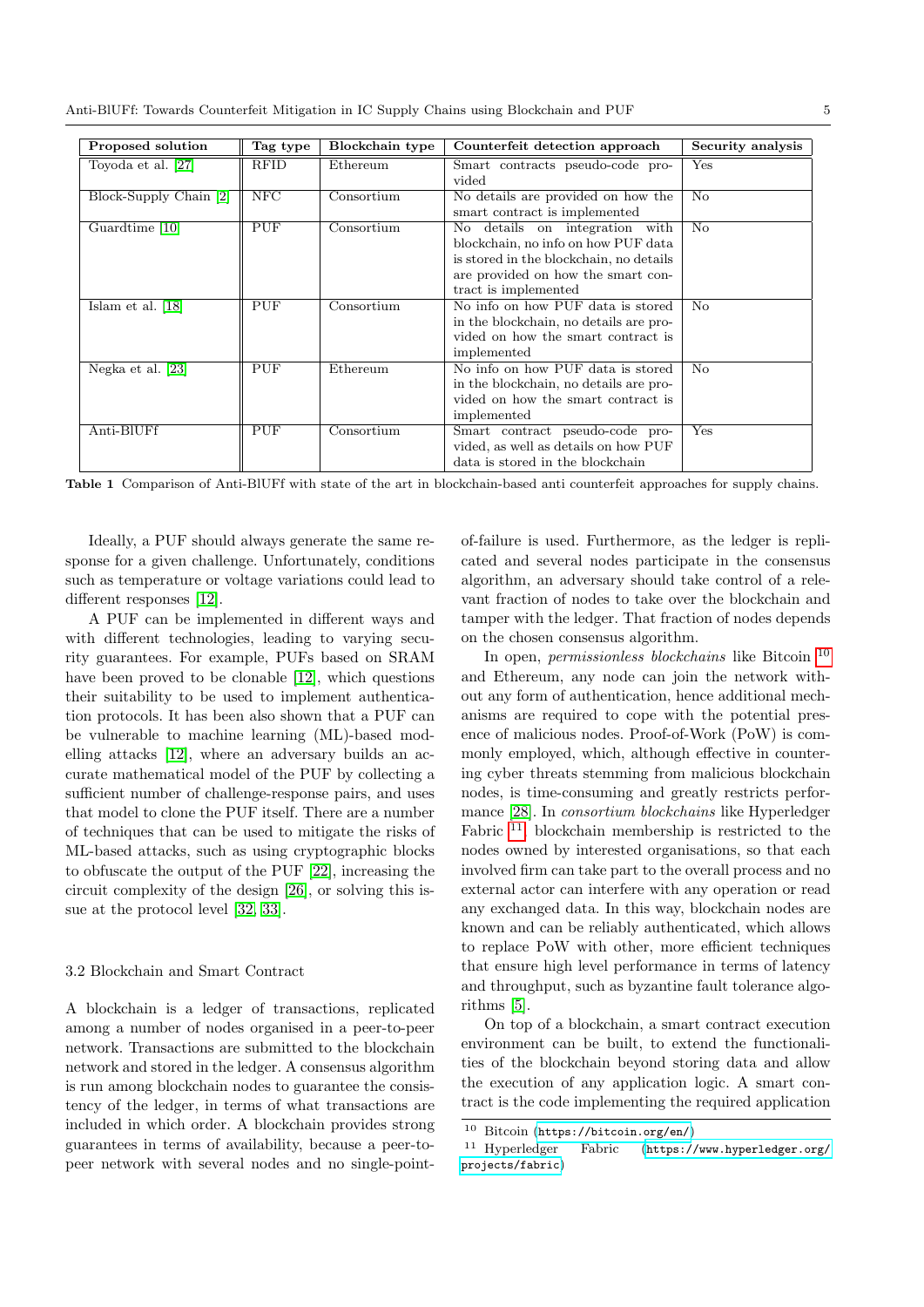logic and it can be installed in a bockchain likewise a normal transaction, which ensures consequently its integrity. A smart contract defines an interface with methods that can be called externally. Each invocation of a smart contract method is stored as a blockchain transaction, hence the execution trace can be considered as immutable. In general, computations executed through smart contracts are fully transparent and tamper-proof.

#### <span id="page-5-0"></span>4 System Model

This section defines the system model representing supply chain (section [4.1\)](#page-5-1), PUF-equipped items (section [4.2\)](#page-5-2), blockchain and smart contracts (sections [4.3](#page-6-0) and [4.4,](#page-6-1) respectively). Finally, thread model is introduced in section [4.5.](#page-7-1)

# <span id="page-5-1"></span>4.1 Supply Chain Model

An IC supply chain  $\mathcal{SC}$  includes N parties  $\mathcal{P} = \{p_i\},\$ i.e. organisations involved in the chain with different roles, and that engage among themselves by supplying and buying items, i.e. ICs. A supplier is a party that provides items, while a buyer is a party that receives items. Each party can act at the same time as supplier for a number of buyers and as buyer for diverse suppliers. There can be parties that are neither suppliers nor buyers for any other party but operate anyway in the supply chain, such as auditors or regulators. This kind of parties usually needs to access tracking data to assess compliance and solve disputes.



Fig. 1 Example of supply chain with 8 parties  $p_0, \ldots, p_7$ spread across 3 stages. The arrows represent the supplierbuyer relationships, e.g.  $(p_2, p_5)$  models the fact that  $p_2$  is a supplier of  $p_5$ .

We model  $SC$  as a directed acyclic graph  $(\mathcal{P}, \mathcal{R})$ , where  $R$  is the set of binary supplier-buyer relationships holding within  $\mathcal{SC}$ . Figure [1](#page-5-3) shows an instance of

the supply chain model. Each element of  $\mathcal R$  is in the form  $(p_i, p_j)$ , with  $p_i, p_j \in \mathcal{P} \land p_i \neq p_j$ , and represents a supplier-buyer relationship where  $p_i$  is the supplier and  $p_i$  the buyer. According to these relationships, parties can be organised in stages, i.e. the stages of the supply chain. Let  $S$  be the number of stages of  $SC$ . Without loss of generality  $12$ , we define the function stage:  $\mathcal{P} \rightarrow \mathbb{N}$  as follows

<span id="page-5-5"></span>
$$
stage(p) = \begin{cases} 0 & \text{iff } \nexists q \in \mathcal{P} \mid (q, p) \in \mathcal{R} \\ i + 1 & \text{otherwise} \end{cases} \tag{1}
$$

where  $i = \max_{q \in \mathcal{P} | (q,p) \in \mathcal{R}} stage(q)$ .

Equation [1](#page-5-5) computes the stage of a party  $p$  in the supply chain by recursively identifying the supplier of  $p$ operating at the highest stage, i.e.  $\max_{q \in \mathcal{P} | (q,p) \in \mathcal{R}} stage(q).$ Trivially, the stage of  $p$  is one unit higher than the stage of that supplier. If instead p has no supplier (i.e.  $\nexists q \in \mathbb{R}$  $\mathcal{P}$  |  $(q, p) \in \mathcal{R}$ ), this means that p operates at stage 0. Although equation [1](#page-5-5) covers the cases where a buyer has suppliers in different stages, this is not likely to happen in real supply chains. Indeed, buyers commonly purchase items from parties in the previous stage only. Therefore we introduce the following constraint

$$
\forall (p,q) \in \mathcal{R} \quad stage(q) - stage(p) = 1 \tag{2}
$$

We assume the existence of a reliable public key infrastructure (PKI) for the parties in  $P$ . Each party  $p_i$  has a key pair  $(pk_i, sk_i)$ , where  $pk_i$  is the public key known to all the other parties and  $sk_i$  is the private key known to  $p_i$  only. We discuss in section [8](#page-13-0) how such a PKI can be realised and the related issues. Given a key k and a plaintext message m, we indicate with  $|m|_k$  the ciphertext derived from encrypting  $m$  with  $k$ . We use  $\langle m \rangle_{\sigma_i}$  to indicate that the message m has been signed by  $p_i$ , i.e. that it includes a digest of m encrypted with  $sk_i$ .

# <span id="page-5-2"></span>4.2 PUF-equipped Item Model

<span id="page-5-3"></span>A number of items are moved along the supply chain  $\mathcal{SC}$ , from parties at stage 0 to downstream parties. We refer to the generic  $i^{\text{th}}$  PUF-equipped item produced at stage 0 of the supply chain as  $x_i$ , and to the party that produced it as its producer. Furthermore, as items can be forged along the chain, we define  $x_i^s$  as the item  $x_i$ after its processing at stage s, where  $s = 0...S - 1$ .

<span id="page-5-4"></span><sup>12</sup> It would be possible for an organisation to operate at different stages of a supply chain. In these cases, we model such an organisation as multiple parties, one for each stage where it operates.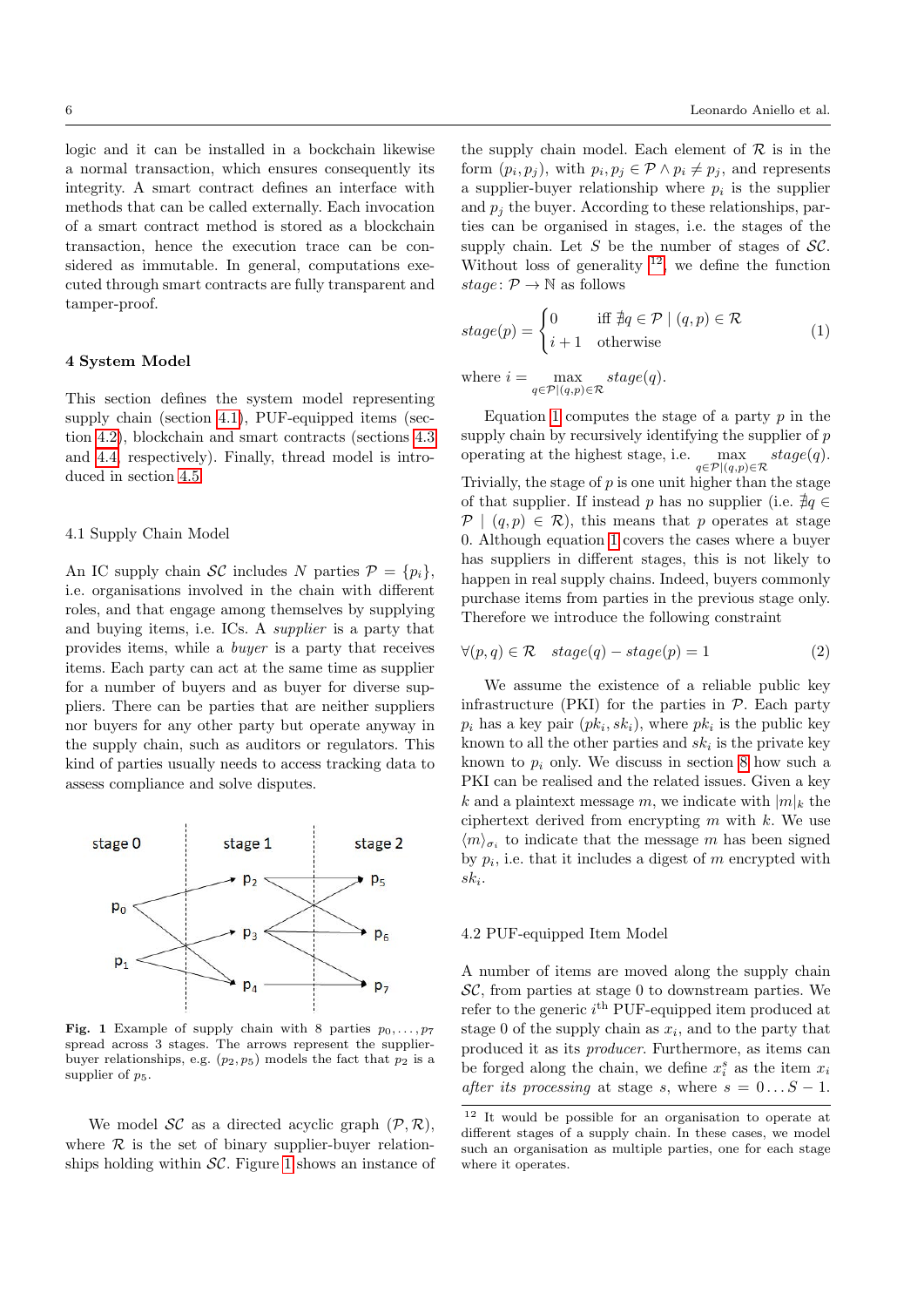

Fig. 2 Example of item  $x_i$  moving from  $p_i$  in stage  $s - 1$  to  $p_k$  in stage  $s\left(x_i^{s-1}\right)$ , and from there to  $p_l$  in stage  $s+1\left(x_i^s\right)$ .

That is,  $x_i^s$  is the item  $x_i$  when it is delivered from the supplier at stage s to the buyer at stage  $s + 1$  (see figure [2\)](#page-6-2).

We refer to the function computed by the PUF integrated with item  $x_i^s$  as  $\text{puf}_i^s : \mathbb{N} \to \mathbb{N}$ . When an item  $x_i$  is produced at stage 0 and equipped with a PUF, it is considered intact.

If  $x_i$  is never tampered with along the chain, then the following property holds with high probability [13](#page-6-3)

$$
\forall c \in \mathbb{N} \quad \forall s \in [1...S-1] \quad puf_i^0(c) = put_i^s(c) \tag{3}
$$

<span id="page-6-6"></span>If instead  $x_i$  is forged at stage  $s > 0$ , then  $puf_i^0 \neq puf_i^s$ and the following property holds with high probability [14](#page-6-4)

$$
\forall c \in \mathbb{N} \quad pu f_i^0(c) \neq pu f_i^s(c) \tag{4}
$$

The fact that equations [3](#page-6-5) and [4](#page-6-6) do not hold with 100% probability can be accounted for by querying the PUF more times, in order to increase that probability exponentially. We consider the case where PUFs are built by using techniques that mitigate the risk of MLbased attacks [3.1,](#page-3-2) hence we assume that an adversary cannot clone a PUF by collecting a sufficient number of challenge-response pairs.

# <span id="page-6-0"></span>4.3 Blockchain Model

We consider a *consortium blockchain*  $\beta$  with N nodes  $\mathcal{N} = \{n_i\}$ , deployed over the supply chain parties' premises (see section [3.2\)](#page-4-1). More precisely, node  $n_i$  is lo- $\alpha$  cated at party  $p_i$ . Nodes can communicate among each other over the network by sending messages. The network is asynchronous, there is no known bound on message latencies but messages are eventually delivered to their destination.  $\beta$  uses a *byzantine fault tolerant con*-sensus protocol, such as PBFT [\[5\]](#page-16-8), which ensures safety if up to  $f = \lfloor \frac{N-1}{3} \rfloor$  nodes are byzantine. Subsection [4.5](#page-7-1) will explain how byzantine nodes behave.

Interactions between nodes take place by sending digitally signed messages. When a node  $n_i$  wants to send a message m to another node  $n_i$ ,  $n_i$  sends a message  $\langle i, j, ts, m \rangle_{\sigma_i}$  to  $n_j$ . The parameter ts is a times- $\tanh$  set by  $n_i$ , used to avoid replay attacks.

<span id="page-6-2"></span>Clients running within supply chain parties' premises can submit transactions to  $\beta$  by broadcasting them to all  $\mathcal{B}$ 's nodes. Submitted transactions are eventually confirmed by  $\beta$  and persistently stored, with strong guarantees on their immutability, i.e. persisted transactions cannot be tampered with or removed unless more than  $f = \lfloor \frac{N-1}{3} \rfloor$  nodes are byzantine.

#### <span id="page-6-1"></span>4.4 Smart Contract Execution Environment Model

<span id="page-6-5"></span>Consortium blockchains like those described in section [4.3](#page-6-0) can support the execution of smart contracts (see section [3.2\)](#page-4-1), i.e. a smart contract execution environment  $\mathcal{SCE}$  can be built on top of a consortium blockchain  $\mathcal{B}$ .  $\mathcal{SCE}$  is deployed over the same nodes  $\mathcal N$ of  $\mathcal{B}$ .

Smart contracts can be installed in  $\mathcal{SCE}$ . A smart contract  $C$  includes a number of methods, which can be invoked externally, and a key-value store kvs, which can be accessed internally only, inside those methods. The installation of a smart contract  $\mathcal C$  in  $\mathcal{SCE}$  and every invocation of  $\mathcal{C}$ 's methods are persisted as transactions submitted to the underlying blockchain  $\beta$ . This implies that the application logic encoded by a smart contract cannot be tampered with as long as the underlying blockchain  $\beta$  guarantees immutability, i.e. unless more than  $f = \lfloor \frac{N-1}{3} \rfloor$  nodes are byzantine.

The key-value store of each smart contract provides an interface  $set(k, v)$  and  $get(k)$  to set and get values for given keys, respectively. Any internal key-value storage  $kvs$  relies on the underlying blockchain  $\beta$  to ensure consistency and immutability of its state. In the specific, each set operation invoked through the  $set(k, v)$  method is saved as a transaction in  $\beta$ , hence the whole redo log of the storage is persisted immutably [\[9\]](#page-16-9). Furthermore, we assume that a single set operation is allowed for each key, i.e. the value stored for a key cannot be overwritten. In case of overwriting attempt, the set operation returns an error. External applications can also register themselves to receive notifications when specific types of transactions are committed, in order to implement callback-based application logic.

In the considered scenario, there is also the need to verify the identity of the entity that invokes a smart contract method, in order to make sure that the invoker is actually authorised to call the method. We assume that each method invocation includes an additional input parameter that proves the identity of the invoker.

<span id="page-6-3"></span><sup>13</sup> As explained in section [3.1,](#page-3-2) the function computed by a PUF is not 100% stable. An in-depth discussion about PUF stability can be found in [\[12\]](#page-16-7)

<span id="page-6-4"></span><sup>14</sup> Even if the two functions are different, they might return the same response for some challenge.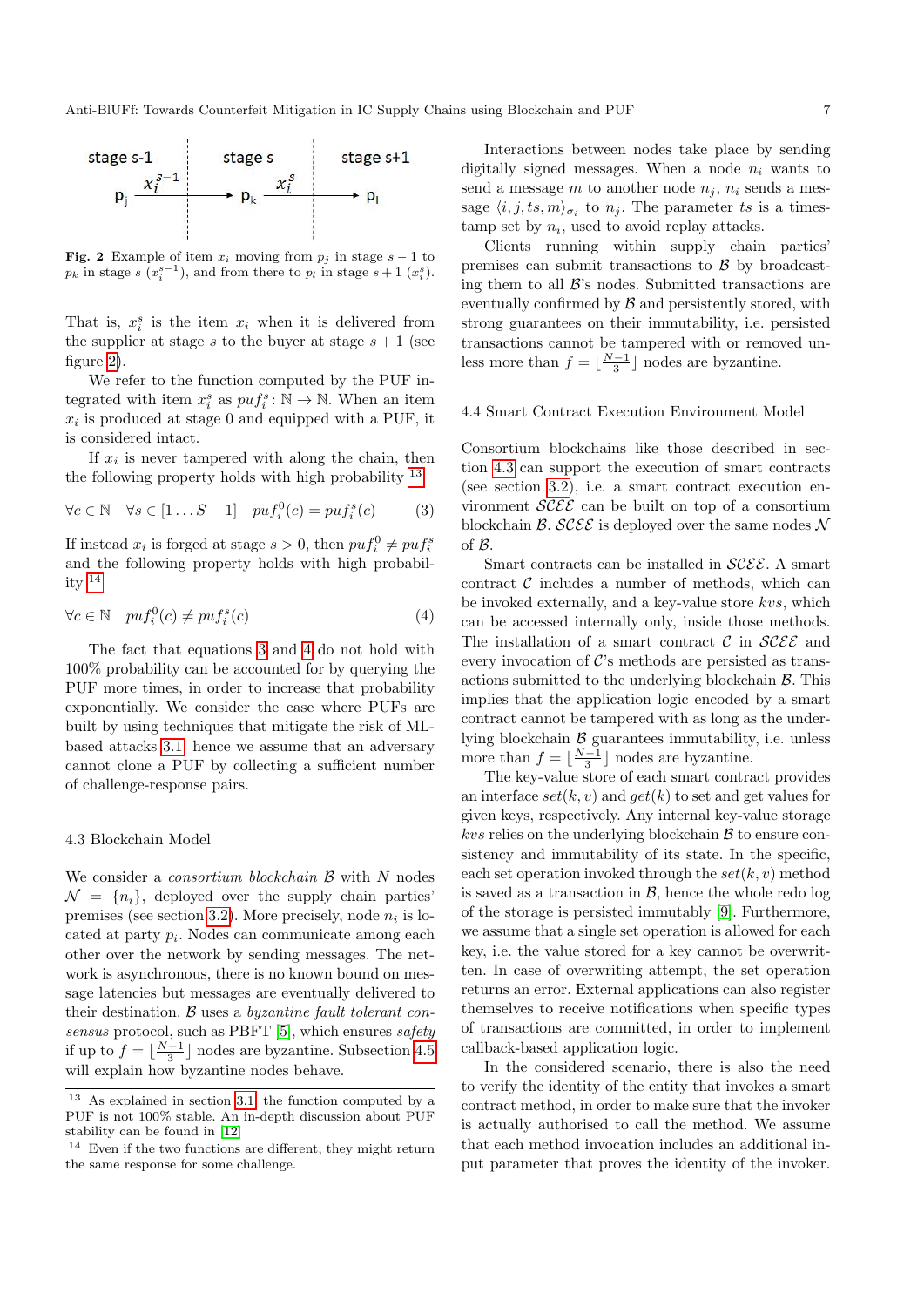In particular, this parameter is the invoker's digital signature of the concatenation of all the other input parameters, plus a timestamp to avoid replay attacks. In the following, we do not explicitly include this additional parameter in the pseudo-code of smart contracts in order to keep them as light as possible. However, we specify what actors are expected to invoke each method, and the corresponding verification is assumed to be carried out by relying on this additional parameter.

#### <span id="page-7-1"></span>4.5 Threat Model

The final goal of the adversary is to tamper with items to introduce counterfeit ICs in the supply chain. Hence, it aims at avoiding that counterfeit items are detected to prevent raising suspicion. We assume the existence of a single adversary in the supply chain, section [8](#page-13-0) encompasses a brief discussion on considering the presence of more independent adversaries.

At *supply chain level* (see subsection [4.1\)](#page-5-1), the adversary can operate at one of the parties, say  $p_A$  at stage stage(p<sub>A</sub>), with  $A \in [0...N-1]$ . We assume that the adversary cannot control more than one party and cannot alter any supplier-buyer relationship.

At *item level* (see subsection [4.2\)](#page-5-2), the adversary can tamper with items during the manufacturing processes of the party  $p_A$  where it operates. For each bought item  $x_i^{stage(p_A)-1}$ , the adversary can decide whether or not to forge it before supplying it in turn to some other party. However, any tampering with  $x_i^{stage(p_A)-1}$ affects the internal structure of the integrated PUF, hence  $puf_i^0 \neq puf_i^{s_A}$  (see equations [3](#page-6-5) and [4\)](#page-6-6). Furthermore, if the adversary succeeds to collect at least  $N_{PUF}$ challenge-response pairs, it can build a clone of the PUF and attach it to a different item, i.e. it can replace an original product with a counterfeit.

At blockchain and smart contract execution environment levels (see subsections [4.3](#page-6-0) and [4.4\)](#page-6-1), the adversary can control the local node  $n_A$  of B and  $\mathcal{SCE}$ , i.e. such node is byzantine. The behaviour of a byzantine node can deviate arbitrarily from the expected conduct, hence it can for example drop messages and send not expected or wrong messages. Anyway, the adversary cannot break used cryptographic protocols, hence it cannot decrypt messages encrypted without knowing the corresponding keys and cannot forge message signatures.

#### <span id="page-7-0"></span>5 Tracking System

Items are tracked as they move along the supply chain, first when they are produced at stage 0 and then each

time they are supplied to a buyer operating at the next stage. When delivered at buyer side, the integrity of each item is verified by using its integrated PUF. Tracking information are stored as blockchain transactions to ensure they are immutable and available to any party in P.

The tracking system is built as a smart contract  $TS$ on top of a blockchain-based smart contract execution environment  $\mathcal{SCE}$  (see subsection [4.4\)](#page-6-1). We consider a consortium blockchain  $\beta$  like the one presented in subsection [4.3,](#page-6-0) and leverage on the PUFs integrated with the items to assess whether they have been tampered with (see subsection [4.2\)](#page-5-2). The high-level architecture is shown in figure [3,](#page-8-0) where basic building blocks and interfaces with supply chain business processes are highlighted. Consortium blockchain  $\beta$ , smart contract execution environment  $\mathcal{SCE}$  and tracking system  $\mathcal{TS}$  are distributed and deployed over the IT infrastructures of all the parties.

Module [1](#page-9-0) shows the pseudo-code of the tracking system, which defines the five methods shown in figure [3.](#page-8-0) These methods are used to integrate the proposed tracking mechanism with the business processes of the supply chain. In particular, this integration occurs on three specific events: when an item is first introduced in the supply chain at stage  $0$  (event 1, see subsection [5.1\)](#page-8-1), when a supplier ships an item to a buyer (event  $2$ , see subsection [5.2\)](#page-8-2) and when an item is verified by a buyer (event 3, see subsection [5.3\)](#page-9-1). After an item has been processed by a party in the last stage, no further tracking is enforced. However, consumers can still verify items they buy asking the corresponding producers to release additional batches of CRDs.

All tracking data is kept in the blockchain-based key-value storage via set operations, where any relevant information is digitally signed (see section [4.1\)](#page-5-1) by the party executing the method where the set operation itself is invoked. This, together with the constraint that keys cannot be overwritten and method invocations are authenticated (see section [4.4\)](#page-6-1), ensures that an adversary cannot execute any tracking system method on behalf of another party.

In order to integrate the business processes of supply chain  $SC$  with the tracking system  $TS$ , an additional layer is required to interface the existing legacy business process management software of  $\mathcal{SC}$  with the  $\mathcal{TS}$  smart contract. This integration can be achieved through standard software engineering approaches and does not entail any element of novelty or challenge, so it is not described here. However, this integration layer needs to be accounted for as another potential attack surface that the adversary may exploit, hence in sec-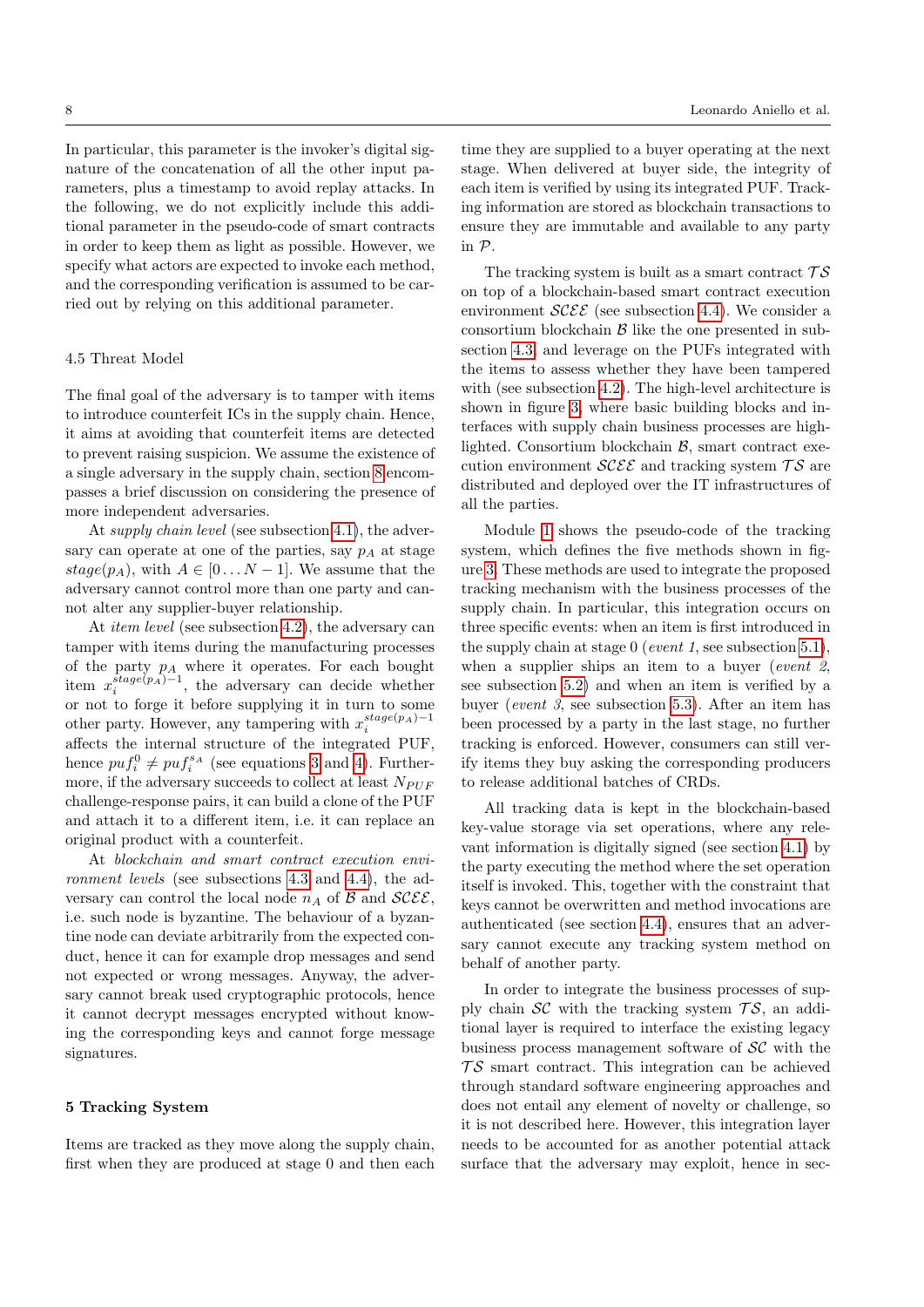

Fig. 3 High-level architecture of the tracking system and its integration within supply chain business processes.

tion [6](#page-11-0) we also address the corresponding security implications (attack [4\)](#page-11-1).

# <span id="page-8-1"></span>5.1 Event 1: New Item

When a new item  $x_i$  is produced by a party  $p_j$  at stage 0, a PUF is integrated with  $x_i$  and  $B \times C$  challengeresponse pairs  $\langle c_k, r_k \rangle$  are collected. C challenges will be used for each item verification, which makes it more robust against possible variations in the responses gener-ated by a PUF (see section [3.1\)](#page-3-2). Hence, up to  $B$  parties can verify the integrity of an item at delivery time. B has to be set sufficiently large to accommodate for verifications requested by supply chain parties, end users and external auditors.

The set of pairs is partitioned in  $B$  disjoint batches  $b_w$ , with  $w = 0...B - 1$ , each containing C pairs. Each challenge-response pair for batch  $w$  is produced by generating a unique random challenge  $c_{w,k} \in \mathbb{N}$ , giving it as input to the PUF of  $x_i$  and recording the corresponding output  $r_{w,k} = put_{i}^{0}(c_{w,k})$ . We refer to the vector of batches of challenge-response pairs as the challengeresponse data  $CRD_i$  of  $x_i$ , i.e.  $CRD_i = [b_0, ..., b_{B-1}].$ 

CRDs are not disclosed forthwith to all the other parties, otherwise an adversary could develop an ad-hoc circuit to provide correct responses to expected challenges, which could then be used to introduce counterfeits. Rather, at this stage the producer discloses a hashed version of  $CRD_i$ , referred to as  $hashed CRD_i$ , which is a vector of B pairs  $\langle \textit{hashedC}_w, \textit{hashedR}_w \rangle$ , where  $hashedC_w = hash(c_{w,0}, ..., c_{w,C-1})$  and  $hashedR_w =$  $hash(r_{w,0}, ..., r_{w,C-1}),$  i.e. each pair contains (i) the

<span id="page-8-0"></span>hash of the concatenation of all the challenges of the batch and (ii) the hash of the concatenation of all the responses of the batch. The method registerItem() is invoked after the generation of the CRD. This method simply stores in the key-value storage the information that  $hashed CRD_i$  is available and has been produced by party  $p_i$  (line [5\)](#page-9-0). Furthermore,  $p_i$  registers itself to be notified (see section [4.4\)](#page-6-1) whenever a delivery transaction for  $x_i$  is stored into the blockchain (see section [5.3\)](#page-9-1).

In order to prevent that any two items in the whole supply chain could clash in the key-value store, the key used to store hashed CRDs also includes the producer party's identifier. The latter has to ensure that no two items are assigned the same identifier among those it registers .

# <span id="page-8-2"></span>5.2 Event 2: Item Shipping

When a party  $p_s$  finishes the manufacturing processes of an item  $x_i^{stage(p_s)}$  and supplies it to a buyer  $p_b$  operating at the next stage, the procedure  $\mathit{shipItem}()$  is invoked. Likewise registerItem(), this method simply tracks in the blockchain the fact that item  $x_i$ , produced by party  $p_p$ , has been shipped from party  $p_s$  to party  $p_b$ . At line [13](#page-9-0) of module [1,](#page-9-0) all the relevant shipping information are included in the key to make it easier to retrieve shipping data. The value, i.e. the second parameter of the set operation, is not significant and is set to  $\langle p, i \rangle$ by convention. Indeed, when querying the blockchain on whether the shipping of item  $x_i$ , produced by  $p_p$ , from party  $p_s$  to party  $p_b$  took place, it suffices to check that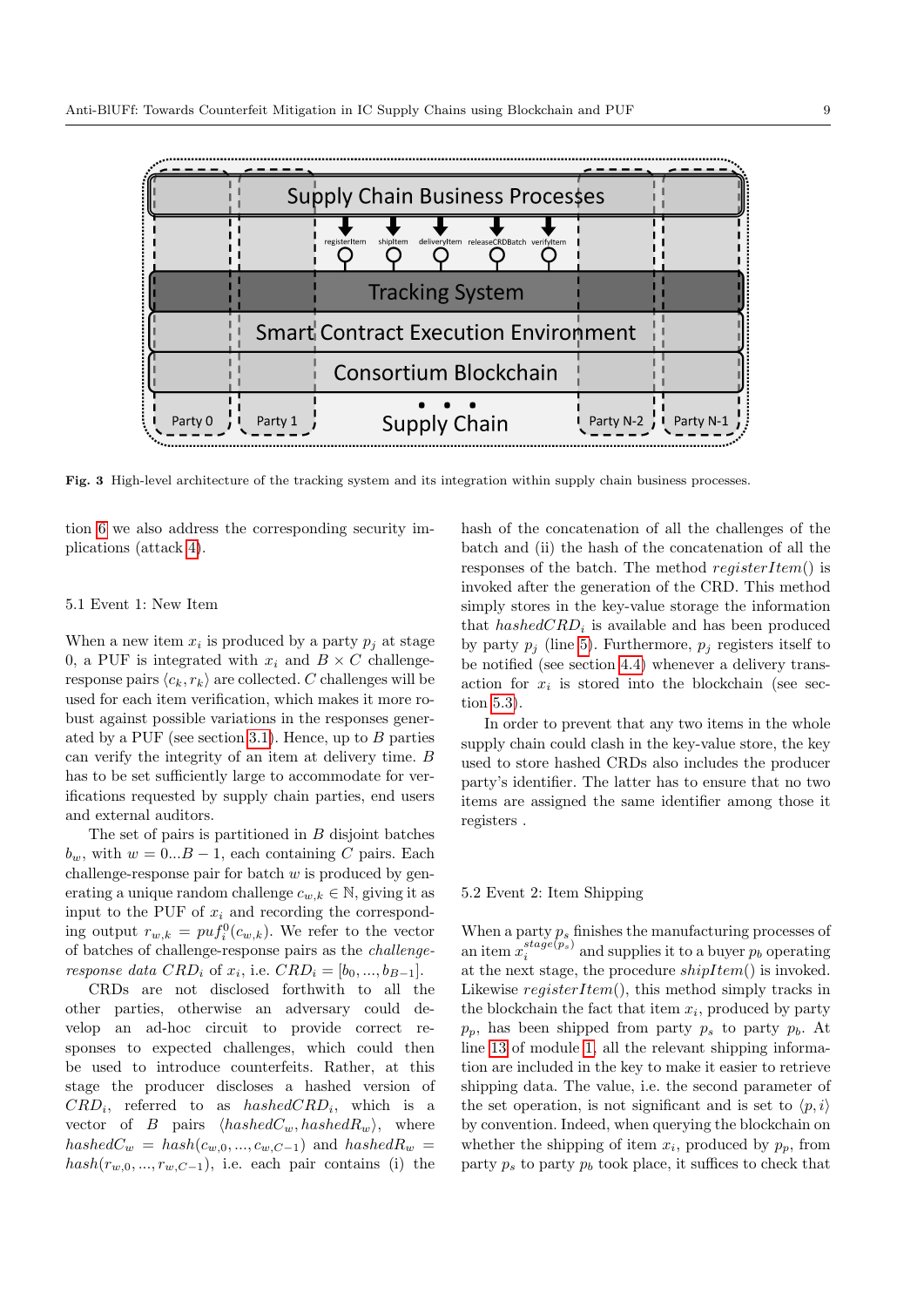Module 1 Tracking Mechanism (continue on next page)

#### <span id="page-9-0"></span>global variables:

- 
- 
- 

1:  $C$ <br>2:  $R$  b number of responses (out of  $C$ ) that need to be correct for the verification to succeed  $\triangleright$  number of responses (out of C) that need to be correct for the verification to succeed 3:  $kvs$  . local key-value storage instance

 $\triangleright$  This method is called by the item producer; p is the item producer identifier, i is the item identifier, hashedCRD<sub>i</sub> its hashed challenge-response data

- 4: method REGISTERITEM $(p, i, hashed CRD_i)$
- 5:  $kvs.set(\langle registered, p, i \rangle, crd_i)$

#### 6: end method

 $\triangleright$  This method is called by the seller; p is the item producer identifier, i is the item identifier, s is the seller identifier and b the buyer identifier

- 7: method  $SHIPITEM(p, i, s, b)$
- 8: if  $kvs.get(\langle registered, p, i \rangle) == null$  then
- 9:  $kvs.set(\langle notRegistered, p, i \rangle, \langle p, i \rangle)$
- 10: else if  $s \neq p \wedge kvs.get(\langle deliver, p, i, s \rangle) == null$  then
- 11:  $kvs.set(\langle notDelivered, p, i, s \rangle, \langle p, i \rangle)$
- 12: else

13:  $kvs.set(\langle shipped, p, i, s, b \rangle, \langle p, i \rangle)$ 

14: end if

#### 15: end method

 $\triangleright$  This method is called by the buyer; p is the item producer identifier, i is the item identifier, s is the seller identifier and b the buyer identifier

16: method DELIVERYITEM $(p, i, s, b)$ 17: if  $kvs.get(\langle registered, p, i \rangle) == null$  then 18:  $kvs.set(\langle notRejectered, p, i \rangle, \langle p, i \rangle)$ 19: else if  $kvs.get(\langle ship, p, i, s, b \rangle) == null$  then 20:  $kvs.set(\langle notShipped, p, i, s, b \rangle, \langle p, i \rangle)$ 21: else 22:  $kvs.set(\langle delivered, p, b, i \rangle, s)$ 23: end if 24: end method

 $\triangleright$  This method is called by the item producer; p is the item producer identifier, i is the item identifier, w is the batch index and crdBatch the  $w^{th}$  batch of challenge-response pairs for item i, where each response is hashed

```
25: method RELEASECRDBATCH(p, i, w, crdBatch_{i,w})26: if w > 0 \wedge kvs.get(\langle crdBatchReleased, p, i, w - 1 \rangle) == null then
27: kvs.set(\langle invalidBatchID, p, i, w \rangle, crdBatch_{i,w})<br>
28: else
        else
29: hashedCRD_i = kvs.get(\langle register, p, i \rangle)30: if hashed CRD_i[w].hashed C_w \neq hash(crdBatch_{i,w}.challenge) then
31: kvs.set(\langle invalidBatch, p, i, w \rangle, crdBatch_{i,w})<br>32. elseelse
33: kvs.set(\langle crdBatchReleased, p, i, w \rangle, crdBatch_{i,w})34 \cdot end if
35: end if
36: end method
```
the value stored for the key  $\langle shipped, p, i, s, b \rangle$  is not null.

The method  $\textit{shipItem}($ ) also queries the key-value store to perform checks regarding the registration of  $x_i$  by  $p_p$  and, in case  $p_p \neq p_s$ , whether  $x_i$  has been previously delivered to  $p_s$ .

<span id="page-9-1"></span>5.3 Event 3: Item Delivery and Verification

When an item is delivered to a party  $p_b$  from a supplier  $p_s$  operating at the previous stage, an integrity verification is carried out. This process includes three steps, each corresponding to a different method: (i) the buyer first notifies that the item has been delivered, then (ii) the item producer releases a batch with  $C$ challenge-response pairs, where challenges are in clear and responses are hashed and, finally, (iii) the buyer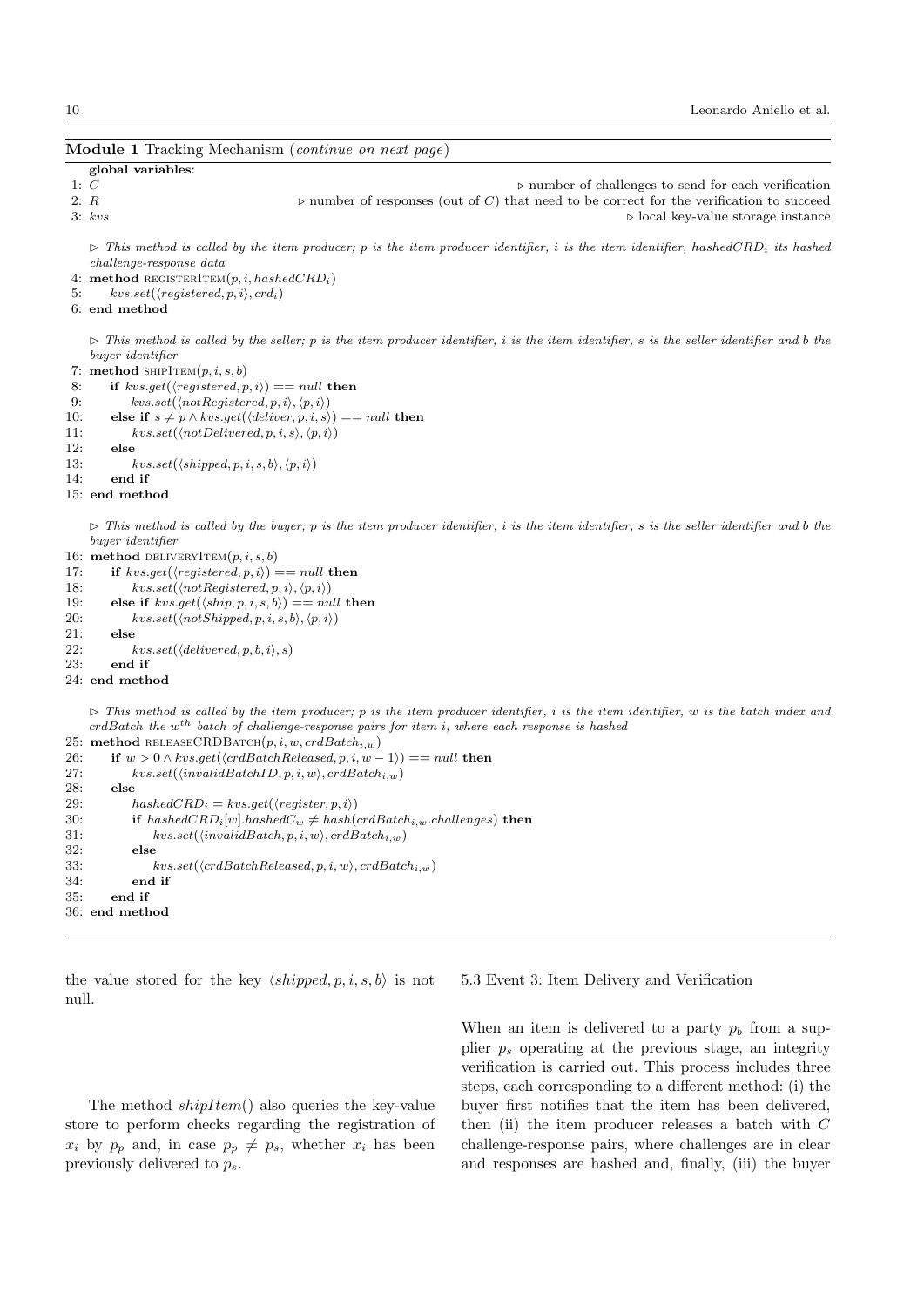$\triangleright$  This method is called by the buyer; p is the item producer identifier, i is the item identifier, s is the seller identifier and b the buyer identifier, w is the batch index and crdResponses<sub>i,w</sub> is the vector with the C PUF responses

```
37: method VERIFYITEM(p, i, s, b, w, crdResponse_{i, w})38: if kvs.get(\langle verify, p, i, s, b, w \rangle) \neq null then
39: kvs.set(\langle batchAlready Verified, p, i, w \rangle, \langle p, i \rangle)
40: end if
41: crdBatch_{i,w} = kvs.get({crdBatchReleased, p, i, w})42: if crdBatch_{i,w} == null then
43: kvs.set(\langle noBatchReleased, p, i, w \rangle, \langle p, i \rangle)44: else
45: correctResponses = 046: for y = 0 to C - 1 do
47: if crdBatch_{i,w}.hashedResponses[y] == hash(crdResponse_{i,w}[y]) then<br>48: correctResponses++correctResponses + +49: end if
50: end for
51: if correctResponse < R then
52: kvs.set(\langle verify, p, i, s, b, w \rangle, FAIL)53: else
54: kvs.set(\langle verify, p, i, s, b, w \rangle, SUCCESS)55: end if
56: end if
57: end method
```
queries the item PUF with those challenges and publishes obtained responses to enable item verification by any party in the supply chain. The following three subsections describe each step in detail.

# 5.3.1 Item Delivery

The buyer  $p_b$  acknowledges the reception of  $x_i$  by invoking the method  $deliveryItem()$ , which stores in the blockchain the fact that  $x_i$ , produced by  $p_p$  and shipped by  $p_s$ , has been delivered to  $p_b$ . This method also carries out sanity checks to verify the existence of blockchain records proving that  $x_i$  was actually produced by  $p_n$ and shipped by  $p_s$  to  $p_b$ . Party  $p_b$  also registers itself to be notified (see section [4.4\)](#page-6-1) whenever a new batch release transaction for  $x_i$  is committed (see next subsection [5.3.2\)](#page-10-0).

# <span id="page-10-0"></span>5.3.2 Challenge-Response Batch Release

The producer  $p_p$  of  $x_i$  is notified of the delivery and releases a new batch of challenge-response pairs. Party  $p_p$  keeps track of how many batches have been already released for  $x_i$  and makes sure to select from  $CRD_i$  a batch that has not been disclosed before. Let  $w$  be the index in  $CRD_i$  of the new batch to release. The challenges need to be published in clear to enable the buyer to feed them to the item PUF. The responses need to be hashed instead, to allow to verify whether obtained responses are valid without disclosing the correct responses in clear.

In the specific,  $p_p$  prepares a vector  $crdBatch_{i,w}$ with C entries, built as follows. Let  $b_w$  be the  $w^{th}$ 

batch of  $CRD_i$ , i.e.  $b_w = [\langle c_0, r_0 \rangle, ..., \langle c_{C-1}, r_{C-1} \rangle]$ . The  $k^{th}$  entry of crdBatch<sub>i,w</sub> is the pair  $\langle c_k, hash(r_k) \rangle$ . The method  $releaseCRDBatch()$  is invoked by  $p_p$  to store  $crdBatch_{i,w}$  in the key-value store (line [33\)](#page-9-0).

The sanity checks performed by this method aim to ensure that  $w - 1$  batches have been already released (line [26\)](#page-9-0) and that the challenges in this batch are consistent with the hashed  $CRD_i$  disclosed at item registration time (line [30\)](#page-9-0). To simplify the notation, we introduce the following two convenient fields of  $crdBatch_{i,w}:$ 

- $crdBatch_{i,w}.challenge$  is the concatenation of all the challenges in the batch, i.e.  $c_0, ..., c_{C-1}$
- $crdBatch_{i,w}.hashedRespones[k]$  is the  $k^{th}$  hashed response of the batch, i.e.  $hash(r_k)$

#### 5.3.3 Item Verification

Party  $p_b$  is informed when the batch  $crdBatch_{i,w}$  is released. The PUF of item  $x_i$  is then queried with the challenges  $crdBatch_{i,w}.challenges$  and responses are collected in a vector  $crdResponses_{i,w}$ . Finally,  $p_b$  calls the procedure  $verifyItem()$  to disclose obtained responses to the other parties and let them verify whether these responses are valid.

In the specific, this method first verifies that the same batch has not been already verified, in order to avoid replay attacks where an adversary tries to reuse correct responses learned previously (line [38\)](#page-9-0). Then, the  $crdBatch_{i,w}$  data is retrieved and the responses provided by the buyer are checked against the hashed responses included in  $crdBatch_{i,w}$ . If at least R responses out of C are valid, then the verification is considered as succeeded.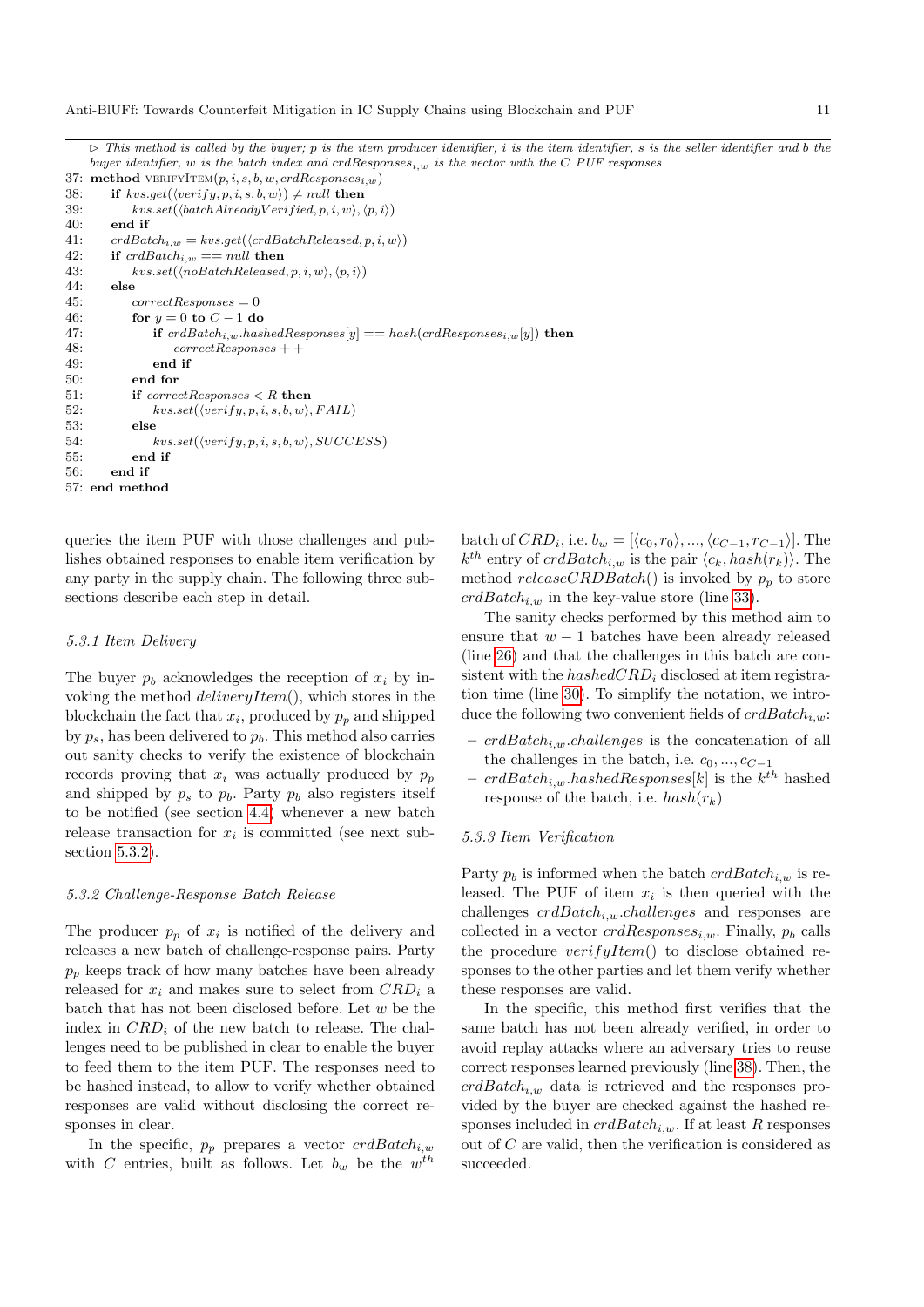# <span id="page-11-0"></span>6 Security Analysis

In this section we discuss what a malicious party  $p_A$  operating at stage  $stage(p_A)$  can do and how our proposed tracking mechanism would react. We first define the relevant attacks an adversary may launch in section [6.1,](#page-11-2) based on the threat model introduced in section [4.5](#page-7-1) and the tracking system proposed in section [5.](#page-7-0) Then, in section [6.2](#page-11-3) we analyse the response of our tracking system to each of the identified attacks and whether it succeeds in coping with them.

#### <span id="page-11-2"></span>6.1 Attacks Definition

According to the threat model introduced in subsec-tion [4.5,](#page-7-1) the adversary  $p_A$  can operate at different levels. As it cannot collude with any other party nor control their resources, attacks at supply chain level are not relevant. At *item level*,  $p_A$  has several options. The basic one is to just forge an intact item before supplying it to another buyer (attack [1\)](#page-11-4):

<span id="page-11-4"></span>**Attack 1.** The adversary  $p_A$  tampers with an item received from an honest supplier and delivers it to an honest buyer at the next stage.

If party  $p_A$  works at stage 0, it can tamper with an item before its PUF is fed with the required number of challenges to compute the corresponding CRD. In this way, the CRD stored in the blockchain matches the forged item (attack [2\)](#page-11-5):

<span id="page-11-5"></span>Attack 2. The adversary  $p_A$  tampers with an item at stage 0 before its CRD is generated and delivers it to an honest buyer at the next stage.

At blockchain and smart contract execution environment levels, the adversary can try to compromise the application logic of the smart contract or the data stored in the blockchain by properly instructing the local node  $n_A$ , i.e. node  $n_A$  becomes byzantine (attack [3\)](#page-11-6).

# <span id="page-11-6"></span>Attack 3. The adversary  $p_A$  alters the behaviour of the local node  $n_A$ , i.e. node  $n_A$  becomes byzantine.

The layer between supply chain business processes and tracking system is an additional attack surface to consider (see section [5\)](#page-7-0). At this level, the adversary can compromise the way smart contract methods are invoked, e.g. by using maliciously modified parameters or by not calling a method at all (attack [4\)](#page-11-1):

<span id="page-11-1"></span>**Attack 4.** The adversary  $p_A$  alters how methods of the tracking system smart contract are called.

#### 12 Leonardo Aniello et al.

#### <span id="page-11-3"></span>6.2 Attacks Analysis

for each of the five attacks identified in the previous subsection, we provide an analysis of how the proposed tracking system reacts.

Analysis of Attack [1.](#page-11-4) In this scenario, party  $p_A$  tampers with an item  $x_i^{stage(p_A)-1}$  received by an honest supplier  $p_s$ . Since the supplier is honest, we assume that  $x_i^{stage(p_A)-1}$  has not been forged yet. We also assume that party  $p_p$ , producer of  $x_i$ , is honest; we will cover the case where the producer is malicious in the analysis of attack [2.](#page-11-5) The tampered item is supplied to another honest party  $p_j$  at stage  $stage(p_A) + 1$ . As  $p_p$  and  $p_j$ are honest, they comply with the tracking mechanism described in section [5;](#page-7-0) hence,  $p_i$  declares it received  $x_i$  by invoking the method *deliveryItem* $(p, i, A, j)$  and  $p_p$  releases a new batch of challenge-response pairs for  $x_i$  by calling the method  $releaseCRDBatch()$ . Afterwards,  $p_i$  retrieves this batch and uses the included C challenges in clear to query the PUF  $\mathit{puf}_i^{stage(p_A)}$  and collect the corresponding responses, which will be used to invoke the method  $verifyItem()$  of the tracking system.

We can assume that  $p_A$  stored the correct tracking information regarding the shipping of  $x_i$ , otherwise an alert discrediting  $p_A$  would be raised (module [1,](#page-9-0) line [20\)](#page-9-0). We can also assume that the correct CRD of  $x_i$  has been stored in the storage, indeed in this scenario we assume the producer of  $x_i$  is honest. With reference to module [1,](#page-9-0) this means that the check at line [42](#page-9-0) is positive and the C PUF responses in  $crdResponse_{i,w}$  can be compared against those in  $crdBatch_{i,w}.hashedResponses$ . From the properties expressed by equations [3](#page-6-5) and [4,](#page-6-6) and by the fact that  $x_i^s$  $\frac{stage(p_A)}{i}$  has been tampered with, it follows that, with high probability, less than  $R$  out  $C$  responses match, hence an alert is raised (line [52\)](#page-9-0) to notify the detection of a counterfeit item supplied by  $p_A$ . The accuracy of this forgery detection mechanism clearly depends on the choice of  $R$ . In section [7](#page-12-0) we show an experimental evaluation where  $R$  is tuned to maximise the probability that counterfeits are recognised and minimise the chances that intact items are mistaken for forged.

Note that the challenge-response pairs that will be used for the verification are known by the producer party only, hence an adversary could not discover them in advance and build a model to implement a clone.

Analysis of Attack [2.](#page-11-5) If  $p_A$  operates at stage 0 and tampers with an item  $x_i^0$ , then there are two cases. If the counterfeiting occurs after the invocation of method  $registerItem()$ , then this attack is equivalent to at-tack [1](#page-11-4) and the forgery is detected by the buyer of  $x_i$  at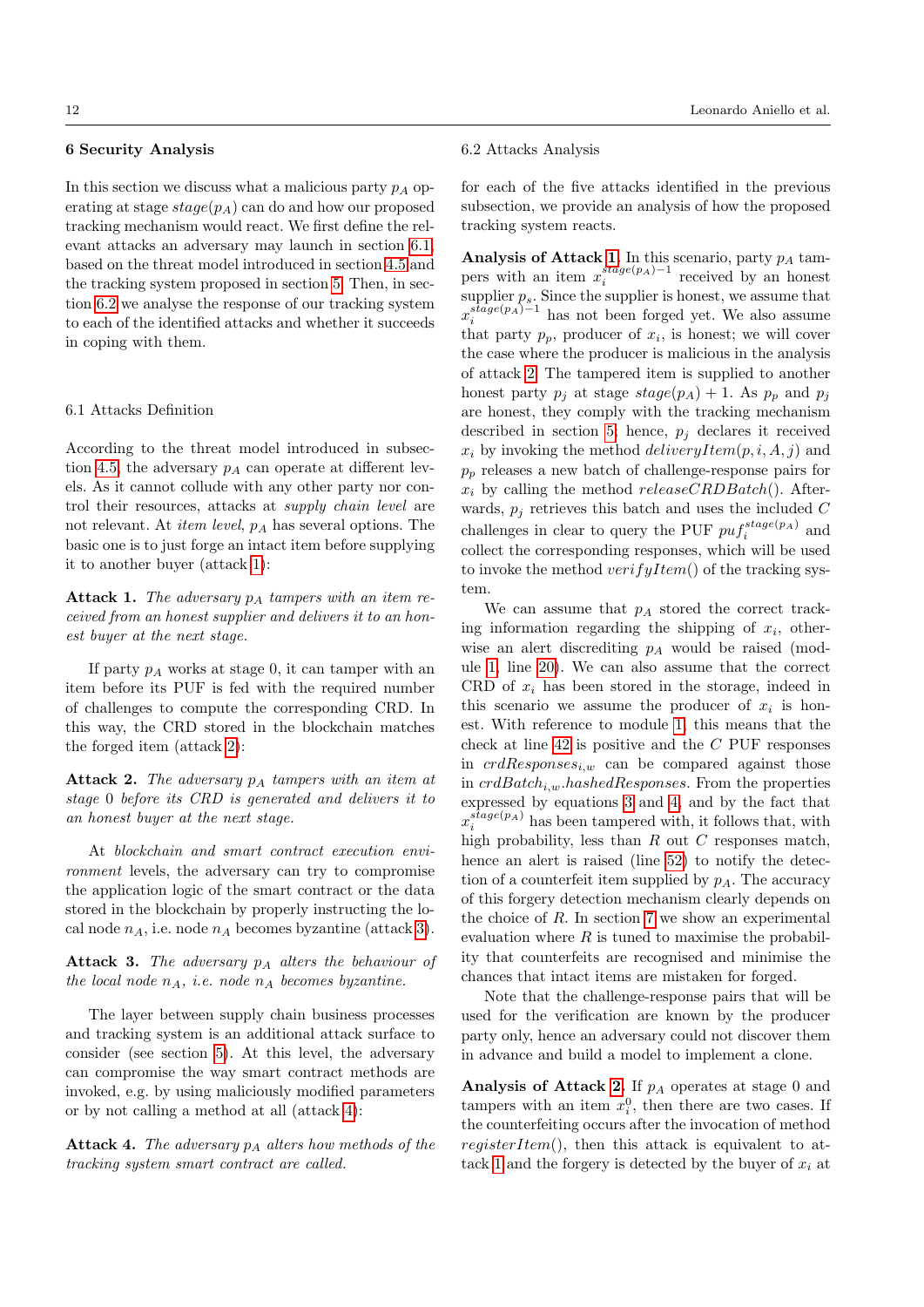stage 1. Otherwise, if the tampering is made before and the stored CRD hashedCRD<sub>i</sub> accurately corresponds to  $puf_i^0$ , then this attack cannot be detected by the proposed tracking mechanism.

Analysis of Attack [3.](#page-11-6) The attacker can make the local blockchain node  $n_A$  behave arbitrarily, i.e.  $n_A$  becomes a byzantine node, with the aim of compromising data stored in the blockchain or the application logic encoded in the smart contract of the tracking system. By design, according to the model presented in sec-tion [4.3,](#page-6-0) in a blockchain with  $N$  nodes the adversary should control at least  $\lfloor \frac{N-1}{3} \rfloor + 1$  nodes to compromise the consensus, hence if there are at least 4 parties in the supply chain, each with its own local blockchain node, then this attack cannot succeed.

Analysis of Attack [4.](#page-11-1) The adversary can interact with the methods provided by the tracking system differently from what expected. In the specific,  $p_A$  can either invoke a method when it should not, or avoid to call a method at all, or purposely specify wrong values for methods parameters. As explained in section [5,](#page-7-0) an adversary cannot call any method on behalf of another party, hence  $p_A$  can only operate on the methods it is expected to invoke.

If  $p_A$  operates st stage 0, it can intentionally avoid to store the CRD for item  $x_i$ , i.e. it can skip calling registerItem() method. The motivation could be to prevent forgery checks from taking place and indeed such a goal can be partially achieved by the attacker. Anyway, the honest party  $p_i$  receiving  $x_i$  from  $p_A$  easily discovers that the required CRD  $crd_i$  is missing (line [17\)](#page-9-0) and raises an alert (at line [18\)](#page-9-0). Although no forgery can be actually detected in this way, that alert marks  $x_i$  as a suspicious item and  $p_A$  as a disreputable party because it did not store the expected CRD.

If  $p_A$  does not call method  $shipItem()$  when expected, then the next party receiving the corresponding item  $x_i$  detects this anomaly at line [19](#page-9-0) and consequently raises an alert at line [20,](#page-9-0) which again explicitly points at  $p_A$  as the party responsible for this misbehaviour.

Avoiding the execution of methods  $releaseCRDBatch()$  and  $verifyItem()$  would bring no advantage to the adversary, with respect to its goal (see section [4.5\)](#page-7-1) of introducing counterfeited products without being detected.

Altering the parameters used for either registerItem() or shipItem() method has the same effect of not calling them at all. Altering the parameters of *releaseCRDBatch*() or *verifyItem*() methods would not be beneficial for the adversary to introduce counterfeits.

#### <span id="page-12-0"></span>7 Experimental Evaluation

We implemented a prototype of the proposed solution to verify the technical feasibility of the integration of blockchain and PUF, and to assess the reliability of PUF technology to accurately detect counterfeit. We used HyperLedger Fabric  $15$  to implement the consortium blockchain and the smart contract execution environment (see sections [4.3](#page-6-0) and [4.4\)](#page-6-1). We chose this platform because it is one of the most stable and well documented platforms for consortium blockchains. The tracking system  $TS$  defined in module [1](#page-9-0) has been coded as a Fabric chaincode. A 4 bit sequential ring oscillator architecture [\[29\]](#page-17-15) PUF has been synthesised and implemented on 17 separate Zynq Zybo 7000 FPGA boards [\[7\]](#page-16-10).

The interface between the tracking system and the PUFs has been implemented as a Java application. The communication with PUF has been done using RXTX-Comm  $^{16}$  $^{16}$  $^{16}$ , a library which makes use of Java Native Interface  $\left(\text{JNI} \right)^{17}$  $\left(\text{JNI} \right)^{17}$  $\left(\text{JNI} \right)^{17}$  to provide a fast and reliable method of communication over serial ports. The communication at PUF side has been encapsulated in a dedicated module which used General Purpose Input Output (GPIO) as Tx and Rx pins for Universal Asynchronous Receiver/Transmitter (UART) serial communication.

We first describe how we tuned the PUF (section [7.1\)](#page-12-4), then we describe the use case we tested and what results we obtained (section [7.2\)](#page-13-1).

# <span id="page-12-4"></span>7.1 PUF Tuning

The tuning of PUFs consisted in choosing the right value of parameter  $R$ , i.e. how many responses out of  $C$ need to be correct for the validation to succeed, where  $C$  is the number of unique challenges sent to the PUF. We set  $C$  to 10.

We first generated the CRD for all the 17 PUFs by collecting a large number of challenge-response pairs for each PUF (more than 21000 pairs). We then randomly selected 3 out of the available 17 PUFs for tuning, while the others were used for the prototype test (section [7.2\)](#page-13-1). We refer to those 3 PUFs as the tuning PUFs. Challenges drawn from CRD data of all the PUF have been sent to the tuning PUFs to collect the correspondent responses. The resulting dataset has been used to find a value of  $R$  that guarantees that each tuning PUF

<span id="page-12-1"></span><sup>15</sup> Hyperledger Fabric ([https://www.hyperledger.org/](https://www.hyperledger.org/projects/fabric) [projects/fabric](https://www.hyperledger.org/projects/fabric))

<span id="page-12-2"></span><sup>16</sup> RXTXComm ([https://seiscode.iris.washington.edu/](https://seiscode.iris.washington.edu/projects/rxtxcomm) [projects/rxtxcomm](https://seiscode.iris.washington.edu/projects/rxtxcomm))<br><sup>17</sup> JNI

<span id="page-12-3"></span><sup>(</sup>[https://docs.oracle.com/javase/8/docs/](https://docs.oracle.com/javase/8/docs/technotes/guides/jni/) [technotes/guides/jni/](https://docs.oracle.com/javase/8/docs/technotes/guides/jni/))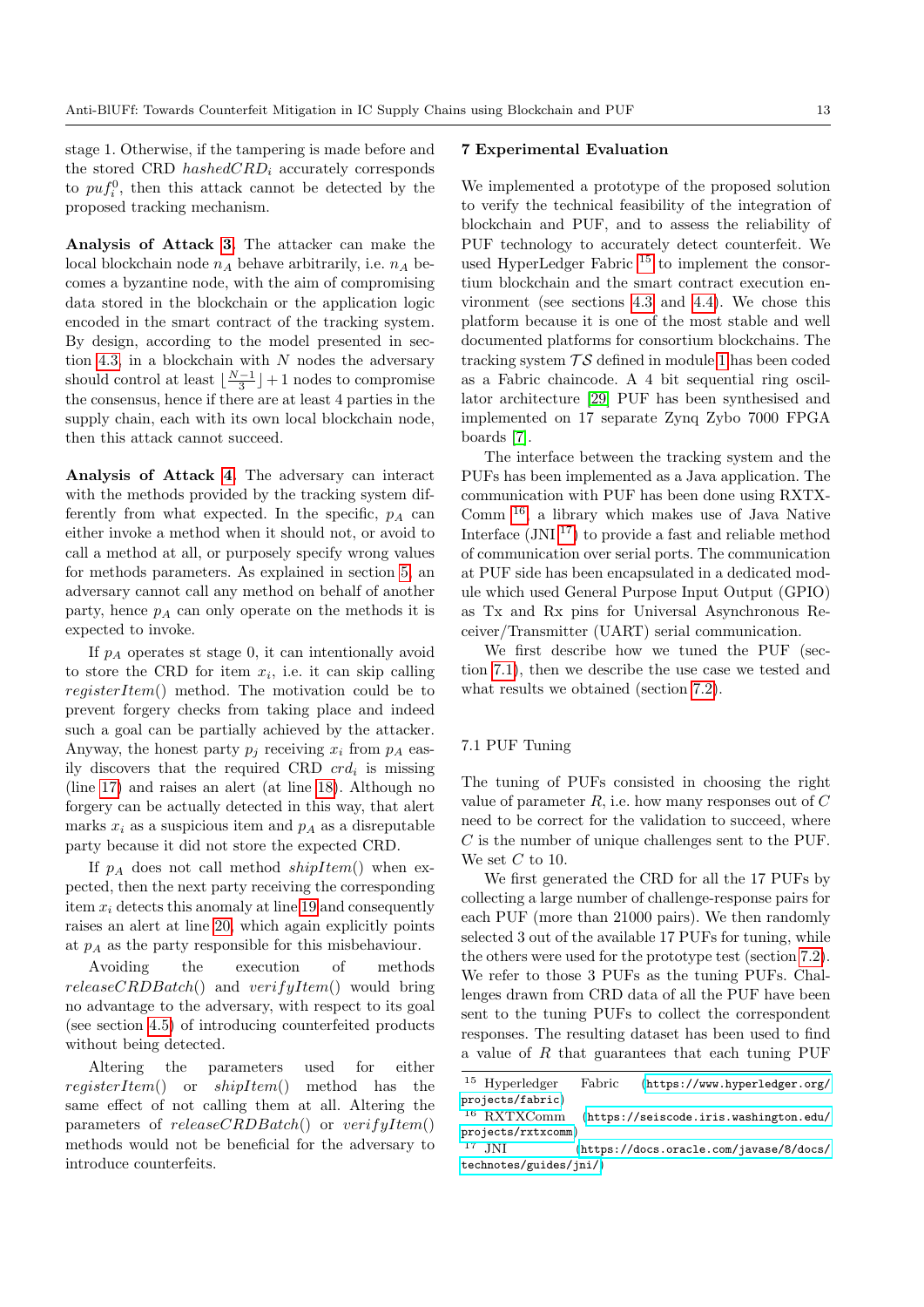(i) passes the validation when stimulated with its own CRD and (ii) fails the validation when stimulated with CRD of any of the other 16 PUF.

Each tuning PUF has been stimulated with  $C = 10$ unique challenges from each of the 17 PUFs (hence including itself) for 15 times. For each batch of C challenge-response pairs, different values of  $R$  has been tested, ranging from 5 to 9, and the corresponding validation outcome has been recorded. The metrics of interest for the tuning are

- True Admission Rate (TAR): rate of successful validations when the tuning PUF is validated against its own CRD;
- False Admission Rate (FAR): rate of successful validations when the tuning PUF is validated against the CRD of another PUF;
- True Rejection Rate (TRR): rate of failed validations when the tuning PUF is validated against the CRD of another PUF;
- False Rejection Rate (FRR): rate of failed validations when the tuning PUF is validated against its own CRD;

The ideal situation is when TAR and TRR are 1 while FAR and FRR are 0.

Figure [4](#page-14-0) shows the values of those metrics for R varying from 5 to 9 (out of 10) for the three tuning PUFs. It can be noted that TAR is always 1 and FRR always 0, which means that the tuning PUFs are successfully validated all the times their own CRD is used. When the validation is based instead on CRD of a different PUF, sometimes tuning PUFs still pass the validation. This happens because the functions computed by different PUFs can overlap for certain challenges. Figure [4](#page-14-0) shows that the probability that this occurs (i.e. FAR) decreases as R grows, and that with  $R = 9$ FAR is 0 (and TRR is 1) for all the 3 tuning PUFs. Hence, for the prototype test, the validation of a PUF is considered successful if at least 9 out of 10 responses match those stored in the corresponding CRD.

#### <span id="page-13-1"></span>7.2 Prototype Test

We developed a prototype with three organisations: manufacturer, logistic and distribution. The corresponding supplier-buyer relationships are depicted in figure [5.](#page-14-1) We considered two cases: when no adversary is present and when the logistic organisation is malicious and tampers with the items supplied by the manufacturer before delivering them to the distribution organisation.

We used the other 14 PUFs for the prototype test, 8 for the case where no party is malicious and 6 for the

case where the logistic organisation is the adversary. In the latter case, the manufacturer delivers 3 PUFs to the logistic organisation, which replaces each of them using the other 3 PUFs and deliver them to the distribution organisation.

When there is no adversary, all the 8 PUFs pass the validation both at the logistic and at the distribution organisation, hence the TAR is 1 and FRR is 0. When instead the logistic organisation replaces the the three PUFs, all of them fail the validation at the distribution organisation, therefore the FAR is 0 and TRR is 1.

These preliminary results are promising to prove both the technical feasibility and the effectiveness in counterfeit mitigation of the proposed tracking system.

#### <span id="page-13-0"></span>8 Discussion

This section discusses several key aspects of the proposed solution, pointing out key limitations and main research directions to investigate as future work: the results of the security analysis (section [8.1\)](#page-13-2), the issues of implementing a PKI infrastructure for a consortium blockchain (section [8.2\)](#page-14-2), the limitations of the chosen threat model (section [8.3\)](#page-14-3), the feasibility of embedding PUFs within the items to track (section [8.4\)](#page-14-4), possible privacy issues when sharing data among parties through the blockchain (section [8.5\)](#page-15-1), observations on consortium blockchain performance and scalability (see section [8.6\)](#page-15-2) and, finally, considerations on the costs associated with adopting the proposed solution in real supply chains (section [8.7\)](#page-15-3).

# <span id="page-13-2"></span>8.1 Security Analysis Results

The results of security analysis presented in section [6](#page-11-0) show the capability of the proposed tracking system to be effective against the identified attacks. Any attempt to counterfeit items (attack [1\)](#page-11-4) is correctly detected and attributed to the right malicious party.

If the adversary operates at stage 0 and tampers with the item before the corresponding CRD is built and stored in the blockchain (attack [2\)](#page-11-5), then the tracking system fails to detect the forgery. This derives trivially from relying on the CRD itself to be the trust root of the whole counterfeit detection mechanism. Enhancing the proposed approach to cover threats happening before CRD generation is one of our main future work.

The other attacks at software level, to make a blockchain node byzantine (attack [3\)](#page-11-6), or at the interface between supply chain business processes and tracking system (attack [4\)](#page-11-1), have been shown to be not effective. On the one hand, this derives from by-design security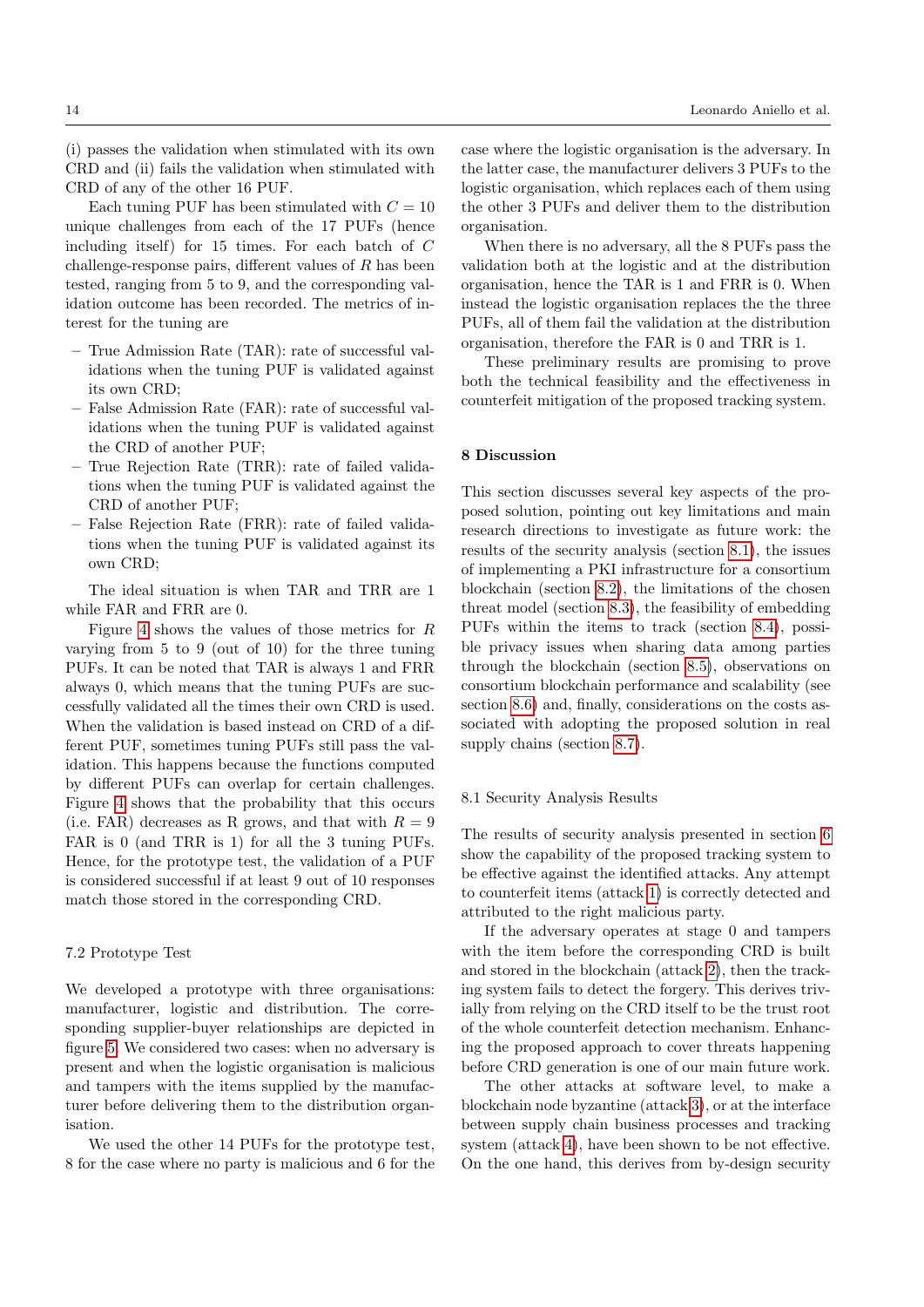

Fig. 4 Tuning of three PUFs, where R is varied between 5 and 9 out of 10, and the corresponding values TAR, FAR, TRR, FRR are shown.



Fig. 5 Graphical representation of the supplier-buyer relationships in the prototype.

properties provided by blockchain-based systems, indeed using PBFT-like consensus algorithms allows to tolerate a single byzantine node when the blockchain includes at least four nodes (attack [3\)](#page-11-6). On the other hand, the tracking system prevents an adversary from invoking smart contract methods on behalf of a different party, so attacks based on altering how methods are called (attack [4\)](#page-11-1) are not relevant.

# <span id="page-14-2"></span>8.2 PKI Infrastructure for Consortium Blockchains

The proposed tracking system relies on a consortium blockchain (see section [4.3\)](#page-6-0), which in turn requires a reliable PKI to obtain the relationships between parties' identities and public keys. These certificates are issued when the platform is setup at the beginning and when the supply chain membership changes. From a security perspective, the PKI is a single-point-of-failure, i.e. an adversary may target the PKI to take over the whole blockchain, and thus the tracking system.

This problem has been already addressed in literature. For example, there exist proposed solutions based on blockchain to decentralise the PKI so as to make it much more resistant to cyber attacks [\[1,](#page-16-11) [8\]](#page-16-12), and provide attack tolerance guarantees comparable to those already provided by the tracking system. These solutions are based on public blockchains, which may introduce privacy issues. Other approaches have been proposed for privacy-preserving blockchain-based PKI, such as PB-PKI [\[3\]](#page-16-13). The integration of the tracking <span id="page-14-0"></span>system with this type of PKI is out of the scope of this paper and is left as future work.

# <span id="page-14-3"></span>8.3 Threat Model Limitations

<span id="page-14-1"></span>The list of attacks identified in section [6.1](#page-11-2) depends tightly on the threat model introduced in section [4.5,](#page-7-1) which in turn derives from three main assumptions: (i) there is a single adversary, (ii) it controls exactly one party and (iii) only aims at introducing counterfeits in the supply chain. It can be reasonable to consider the implications of relaxing those assumptions and identify what additional attack scenarios may arise when an adversary can control more parties, when more adversaries are active, either independently or by colluding among themselves, and when the adversary has a different goal.

We can expect that a security analysis of the proposed tracking system against such a stronger attack model would point out further vulnerabilities. For example, an adversary could aim at blaming another party by tampering with an item just after the delivery and before it gets verified by the tracking system. To avoid any attribution, the adversary can blame the corresponding supplier for the shipping of a counterfeit item. However, this analysis should be integrated with a risk assessment to measure the likelihood of more advanced attacks, and should estimate out to what extent they can be considered reasonable. Taking into account wider threat models is an additional potential future work.

#### <span id="page-14-4"></span>8.4 Embedding PUFs within Items to Track

The effectiveness of tracking items by using PUFs strictly depends on how easily an adversary can forge items without affecting the PUFs themselves. If a PUF can be removed from an item and embedded within a different one, then the whole counterfeit detection mechanism is flawed. In the end, this boils down to preliminarily check whether it is technically feasible to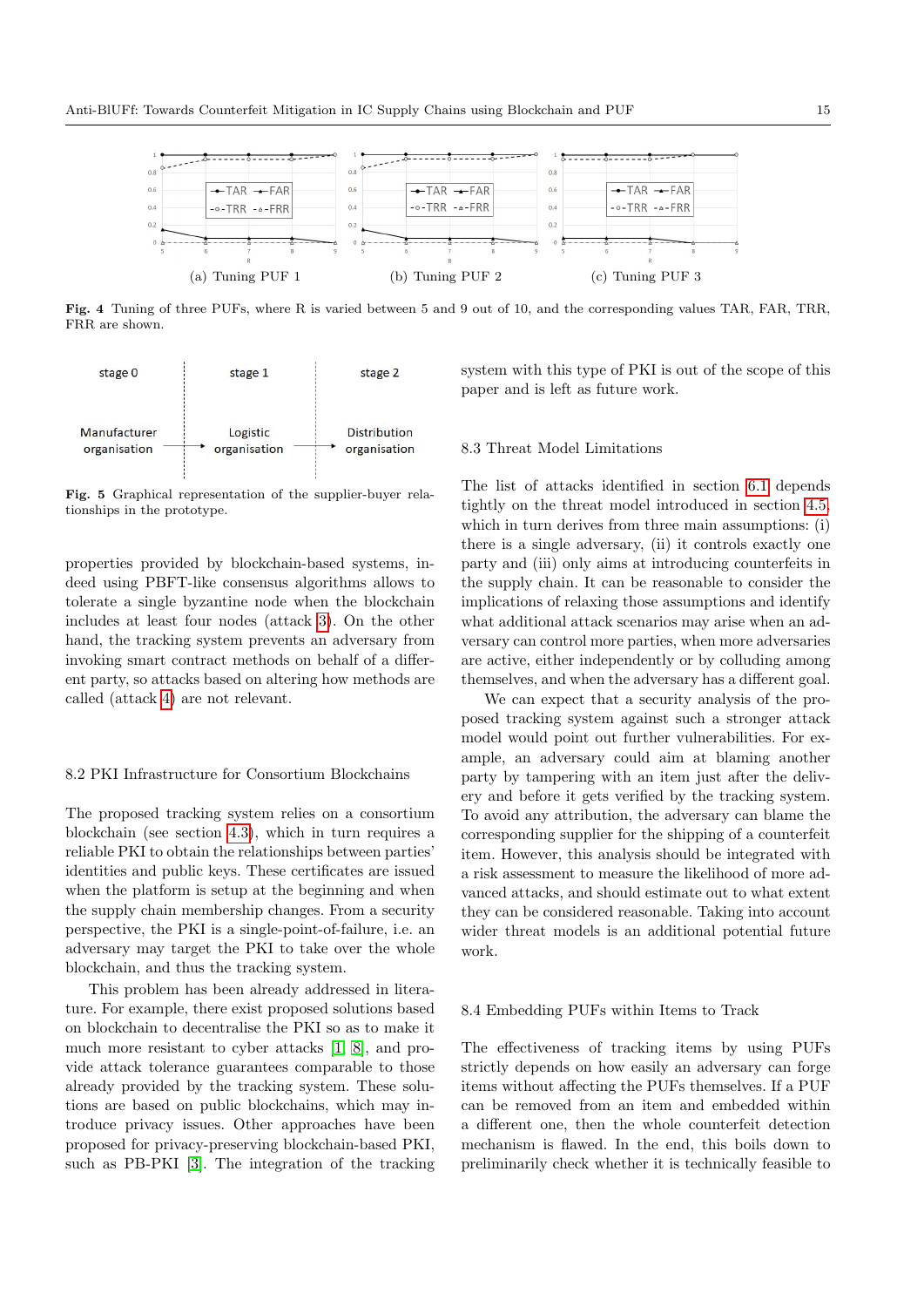embed PUFs within items in such a way that all the properties of the PUF-equipped item model hold true (see section [4.2\)](#page-5-2).

Electronic components are items where PUFs can be easily and cheaply implanted by integrating PUF circuitry inside the component circuitry, ensuring that PUFs cannot be removed and replaced. Hence, the approach we propose fits well with integrated circuits and IoT devices supply chains. However, an aspect to be taken into account is that a failure of the PUF circuit is likely to lead to inaccuracies in the counterfeit detection process. Although this problem is intrinsic of any tag-based tracking mechanism, it would be interesting to explore the feasibility and challenges of devising methodologies to distinguish between a counterfeited PUF and a damaged PUF.

#### <span id="page-15-1"></span>8.5 Privacy Issues

Although the network of companies involved in the supply chain should be made as transparent as possible to enhance visibility, organisations can be legitimately reluctant to disclose their own supplier network and procurement history to other, possibly competitor firms. What information should be shared needs to be adjusted according to this kind of confidentiality requirements, on a case by case basis. An important applied research direction to investigate, for each target supply chain market, concerns this trade-off between privacy and scope, with the aim to find the sweet spot where information on supplier network and procurement history can be shared smoothly.

A general approach to address those privacy issues is to make each transaction only visible to a specific subset of parties. In the specific, only those parties having some stakes on the item referenced in the transaction should be able to read it, so that visibility can be preserved and limited to interested actors only. With reference to our prototype implementation based on Hyperledger Fabric, we could implement this general approach by leveraging on the concept of channels to establish between subsets of nodes. A transaction can be associated to a specific channel to ensure only the nodes in that channel can see its content. Our prototype can be enhanced with privacy-preserving techniques by relying on Fabric channels.

#### <span id="page-15-2"></span>8.6 Performance and Scalability

While public permissionless blockchains like Ethereum's are known to provide limited performances in terms of transaction latency and throughput, consortium blockchain can commit thousands of transactions per seconds with subsecond latency [\[4\]](#page-16-14), also in WAN settings [\[25\]](#page-17-16). In terms of scalability, BFT-tolerant algorithms have been proposed in literature that can scale to tens of nodes with minor performance penalties [\[28,](#page-17-14) [20\]](#page-17-17), which matches realistic supply chain setting including tens of different organisations.

# <span id="page-15-3"></span>8.7 Platform Integration Costs

Each supply chain works according to specific business processes which may differ significantly from market to market. On the one hand, pinpointing the right abstraction level for the interface provided by the tracking system is crucial to increase the cases where it can be integrated. On the other hand, the integration with those business processes deserves a deeper analysis in terms of security, to figure out whether additional cyber threats can be identified at those integration points (see attack [4](#page-11-1) in section [6.1\)](#page-11-2), and cost-effectiveness, to quantify whether and to what extent the benefits of counterfeiting mitigation outweigh the costs to accomplish such a large-scale integration.

In terms of cost-effectiveness, it is to note that relying on consortium blockchains rather public permissionless blockchains allows to cut any cost due to the fees to pay when submitting transactions. Indeed, while supply chain tracking solutions based on Ethereum have a pertransaction cost (e.g. see Negka et al. [\[23\]](#page-17-8)), submitting transactions in Hyperledger Fabric is totally free.

#### <span id="page-15-0"></span>9 Conclusion

In this paper we design a tracking system to mitigate counterfeits in IC supply chains. The solution we propose is based on blockchain and smart contract technologies to provide high availability and strong tolerance against integrity attacks to stored data and application logic. We rely on physically unclonable functions to uniquely identify and accurately track ICs along the supply chain. We validate our solution against a specific threat model and find out that it is effective to counter the identified attacks, but an adversary operating at the first stage of the supply chain can bypass the anticounterfeit mechanism. Finally, we implemented and tested a prototype of the proposed tracking system to prove it is technically feasible and accurate in correctly validating both intact and forged items.

In addition to investigate possible solutions to the limitations discovered in the security analysis, other future work include the integration of a reliable PKI in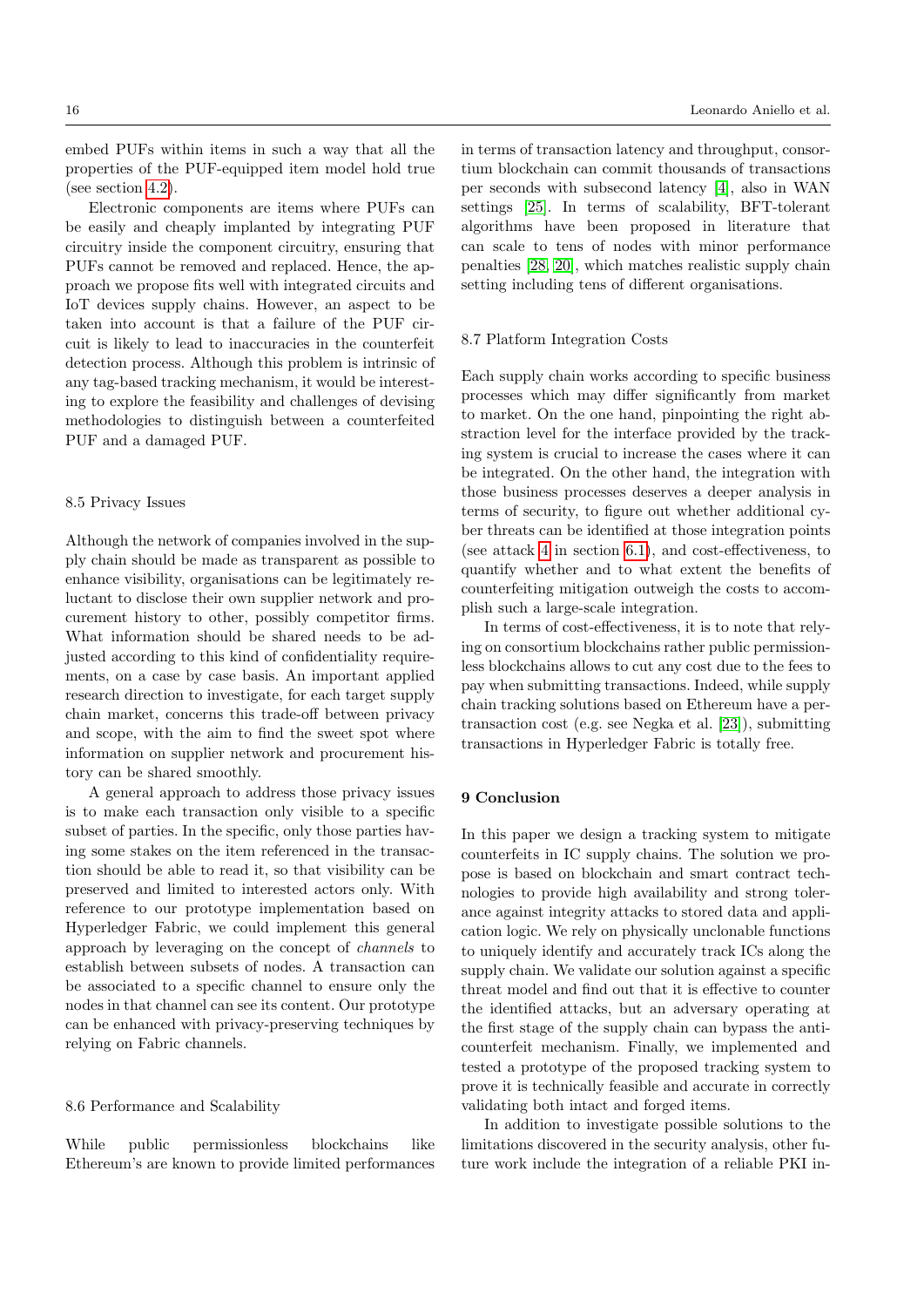frastructure within the tracking system and the implications of considering a stronger threat model.

# Acknowledgements

We thank the anonymous reviewers for the helpful comments they provided on earlier drafts of the manuscript. This research is partly funded by the Royal Academy of Engineering Grant (IF\192055).

# Compliance with Ethical Standards

Conflict of Interest. Author Leonardo Aniello declares that he has no conflict of interest. Author Basel Halak declares that he has no conflict of interest. Author Peter Chai declares that he has no conflict of interest. Author Riddhi Dhall declares that she has no conflict of interest. Author Mircea Mihalea declares that he has no conflict of interest. Author Adrian Wilczynski declares that he has no conflict of interest.

Ethical approval. This article does not contain any studies with human participants or animals performed by any of the authors.

#### References

- <span id="page-16-11"></span>1. Al-Bassam M (2017) Scpki: A smart contract-based pki and identity system. In: Proceedings of the ACM Workshop on Blockchain, Cryptocurrencies and Contracts, ACM, New York, NY, USA, BCC '17, pp 35–40, DOI 10.1145/3055518.3055530, URL <http://doi.acm.org/10.1145/3055518.3055530>
- <span id="page-16-2"></span>2. Alzahrani N, Bulusu N (2018) Block-supply chain: A new anti-counterfeiting supply chain using nfc and blockchain. In: Proceedings of the 1st Workshop on Cryptocurrencies and Blockchains for Distributed Systems, ACM, New York, NY, USA, CryBlock'18, pp 30–35, DOI 10.1145/ 3211933.3211939, URL [http://doi.acm.org/10.](http://doi.acm.org/10.1145/3211933.3211939) [1145/3211933.3211939](http://doi.acm.org/10.1145/3211933.3211939)
- <span id="page-16-13"></span>3. Axon L, Goldsmith M (2016) Pb-pki: A privacyaware blockchain-based pki. In: Proceedings of the 14th International Joint Conference on e-Business and Telecommunications, SCITEPRESS
- <span id="page-16-14"></span>4. Bessani A, Sousa J, Alchieri EE (2014) State machine replication for the masses with bft-smart. In: 44th Annual IEEE/IFIP International Conference on Dependable Systems and Networks
- <span id="page-16-8"></span>5. Castro M, Liskov B (1999) Practical byzantine fault tolerance. In: Proceedings of the Third Symposium on Operating Systems Design and Implementation, USENIX Association, Berkeley, CA, USA,

OSDI '99, pp 173–186, URL [http://dl.acm.org/](http://dl.acm.org/citation.cfm?id=296806.296824) [citation.cfm?id=296806.296824](http://dl.acm.org/citation.cfm?id=296806.296824)

- <span id="page-16-5"></span>6. Chatterjee U, Govindan V, Sadhukhan R, Mukhopadhyay D, Chakraborty RS, Mahata D, Prabhu MM (2018) Building puf based authentication and key exchange protocol for iot without explicit crps in verifier database. IEEE Transactions on Dependable and Secure Computing
- <span id="page-16-10"></span>7. Crockett LH, Elliot RA, Enderwitz MA, Stewart RW (2014) The Zynq Book: Embedded Processing with the Arm Cortex-A9 on the Xilinx Zynq-7000 All Programmable Soc. Strathclyde Academic Media
- <span id="page-16-12"></span>8. Fromknecht C, Velicanu D, Yakoubov S (2014) A decentralized public key infrastructure with identity retention. IACR Cryptology ePrint Archive 2014:803
- <span id="page-16-9"></span>9. Gaetani E, Aniello L, Baldoni R, Lombardi F, Margheri A, Sassone V (2017) Blockchain-based database to ensure data integrity in cloud computing environments. In: Proceedings of the First Italian Conference on Cybersecurity (ITASEC17), Venice, Italy, January 17-20, 2017., pp 146–155, URL [http://ceur-ws.org/Vol-1816/paper-15.](http://ceur-ws.org/Vol-1816/paper-15.pdf) [pdf](http://ceur-ws.org/Vol-1816/paper-15.pdf)
- <span id="page-16-3"></span>10. Guardtime (2017) Internet of Things Authentication: A Blockchain solution using SRAM Physical Unclonable Functions. Available online: [https://www.intrinsic-id.com/wp-content/](https://www.intrinsic-id.com/wp-content/uploads/2017/05/gt_KSI-PUF-web-1611.pdf) [uploads/2017/05/gt\\_KSI-PUF-web-1611.pdf](https://www.intrinsic-id.com/wp-content/uploads/2017/05/gt_KSI-PUF-web-1611.pdf)
- <span id="page-16-6"></span>11. Halak B (2018) Hardware-based security applications of physically unclonable functions. In: Physically Unclonable Functions, Springer, pp 183–227
- <span id="page-16-7"></span>12. Halak B (2018) Security attacks on physically unclonable functions and possible countermeasures. In: Physically Unclonable Functions, Springer, pp 131–182
- <span id="page-16-4"></span>13. Halak B, Zwolinski M, Mispan MS (2016) Overview of puf-based hardware security solutions for the internet of things. In: Circuits and Systems (MWS-CAS), 2016 IEEE 59th International Midwest Symposium on, IEEE, pp 1–4
- <span id="page-16-1"></span>14. Hartmann J, Moeller S (2014) Chain liability in multitier supply chains? responsibility attributions for unsustainable supplier behavior. Journal of Operations Management 32(5):281 – 294, DOI https://doi.org/10.1016/j.jom.2014. 01.005, URL [http://www.sciencedirect.com/](http://www.sciencedirect.com/science/article/pii/S0272696314000060) [science/article/pii/S0272696314000060](http://www.sciencedirect.com/science/article/pii/S0272696314000060)
- <span id="page-16-0"></span>15. Hohenstein NO, Feisel E, Hartmann E, Giunipero L (2015) Research on the phenomenon of supply chain resilience: a systematic review and paths for further investigation. International Journal of